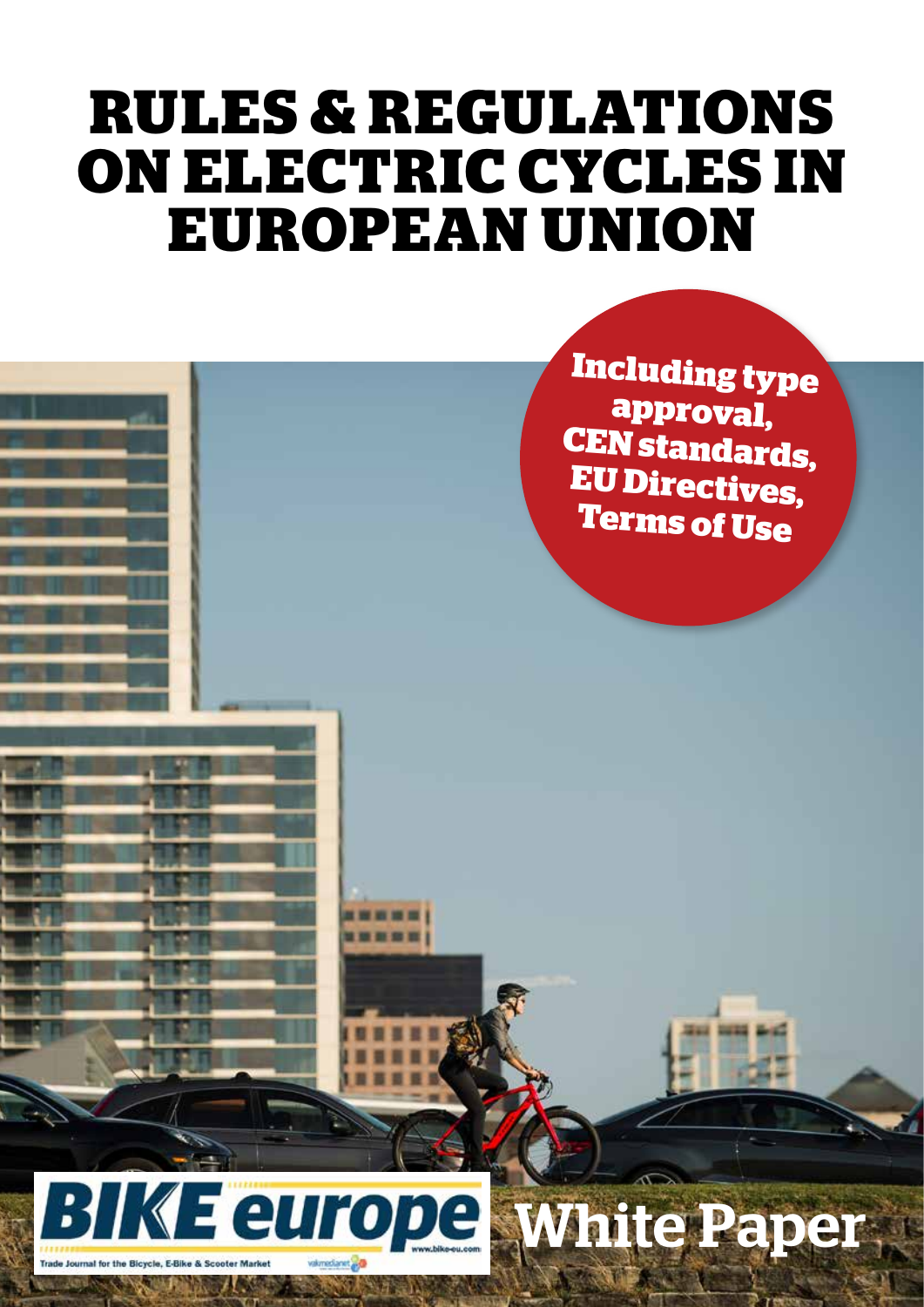## White Paper: rules and regulations on electric cycles in the EU



**UPDATED WHITE PAPER ON ALL ELECTRIC BICYCLE RULES AND LEGISLATION**

As a follow-up on the first edition published by Bike Europe a few years ago, this White Paper offers an updated and detailed overview of all rules and regulations governing electric bicycles.

One of the major changes concerns the technical regulations resulting from the new type-approval, which has become definitely effective in January 2017.

All electric bikes, except those with assistance up to 25 km/h and a maximum continuous rated power of 250W, must comply with the European harmonised technical rules laid down in type-approval legislation. 2016 was a transition year during which manufacturers could choose between type-approval according to Directive 2002/24 or according to Regulation 168/2013. Since January 2017, all new electric bikes subject to type-approval must comply with the rules laid down in Regulation 168/2013 and its delegated and implementing acts, before they can be distributed on the European Union.

Electric bikes approved according to the 2002-system may still be made available on the market, registered or entered into service until 31 December 2019.

The new Bike Europe White Paper contains all details on type approval Regulation 168/2013, including full details on the categorization of different types of electric bicycles. Furthermore, the White Paper has full updated details on rules and legislation governing electric bicycles with 250W and assistance up to 25 km/h.

*Stay on top of the news and sign up for Bike Europe's free email newsletter at [www.bike-eu.com/newsletter](http://www.bike-eu.com/newsletter)*

*Twice a week you will receive an overview of the latest updates on laws & regulations, directly into your mailbox.*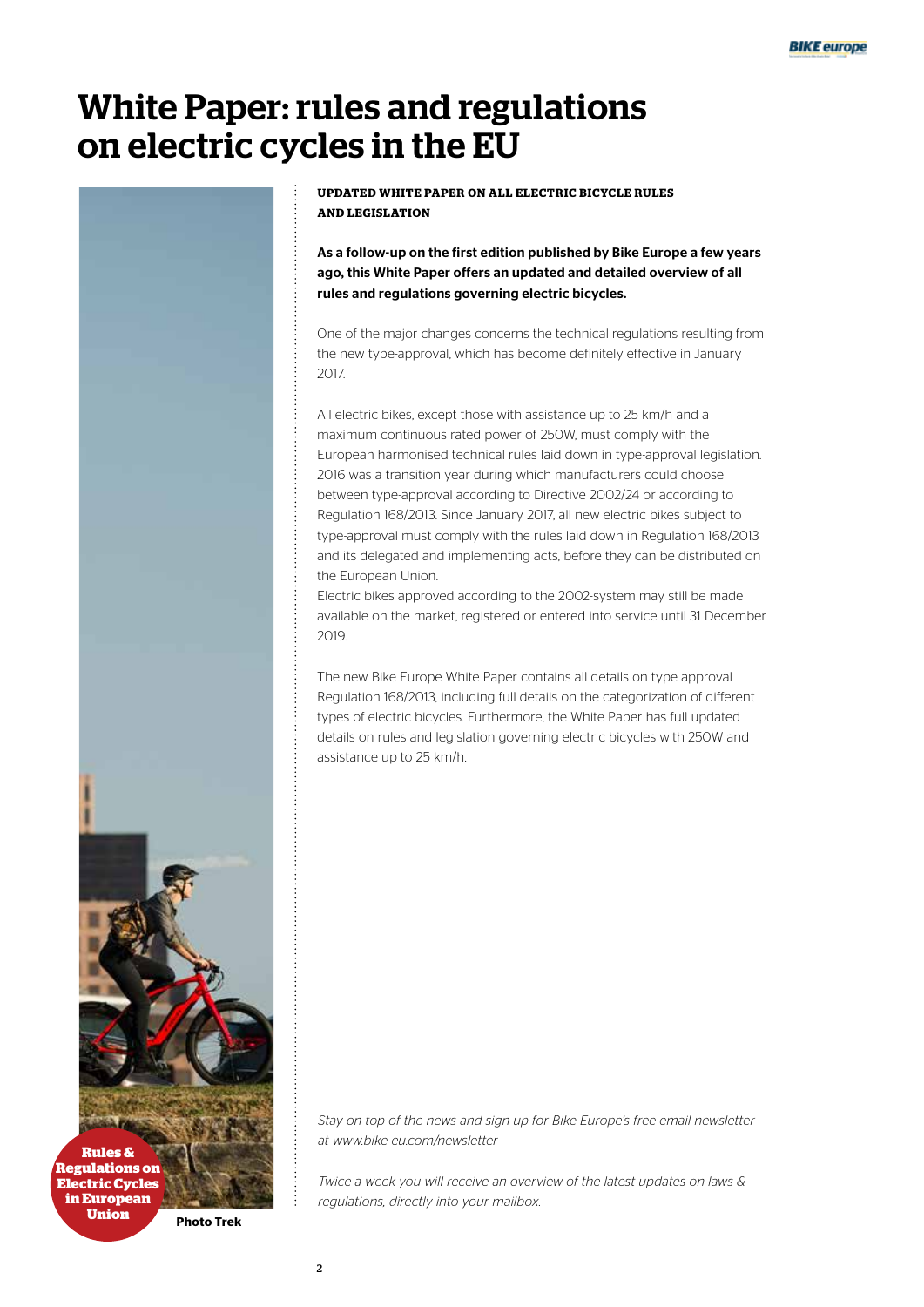### **BIKE** europe



**Photo Cube**

### **TABLE OF CONTENTS**

### PART 1: Technical rules specifically for electric cycles: type-approval and CEN-standards

1. Type-approval

- a. Type-approval scope
- b. Type-approval categorization
- c. Type-approval requirements for electric cycles
- d. Type-approval factor four
- e. Type-approval legal texts
- f. Type-approval procedures
- 2. CEN standards: EN 15194, EN 14764, ISO 4210 and EN 50604
	- a. EN 15194
	- b. EN 14764 and ISO 4210
	- c. EN 50604

### PART 2: Other legislation applicable to electric cycles

- 1. General Product Safety Directive
- 2. Machinery Directive
- 3. Electromagnetic Compatibility Directive
- 4. RoHS Directive
- 5. Low Voltage Directive
- 6. Battery Directive
- 7. WEEE Directive
- 8. REACH

### PART 3: Battery transportation

### PART 4: Terms of use for electric cycles

- 1. Helmet obligations
- 2. Number plates
- 3. Insurance
- 4. Traffic code
- 5. Driving licence and age limits
- 6. Fiscal/financial incentives

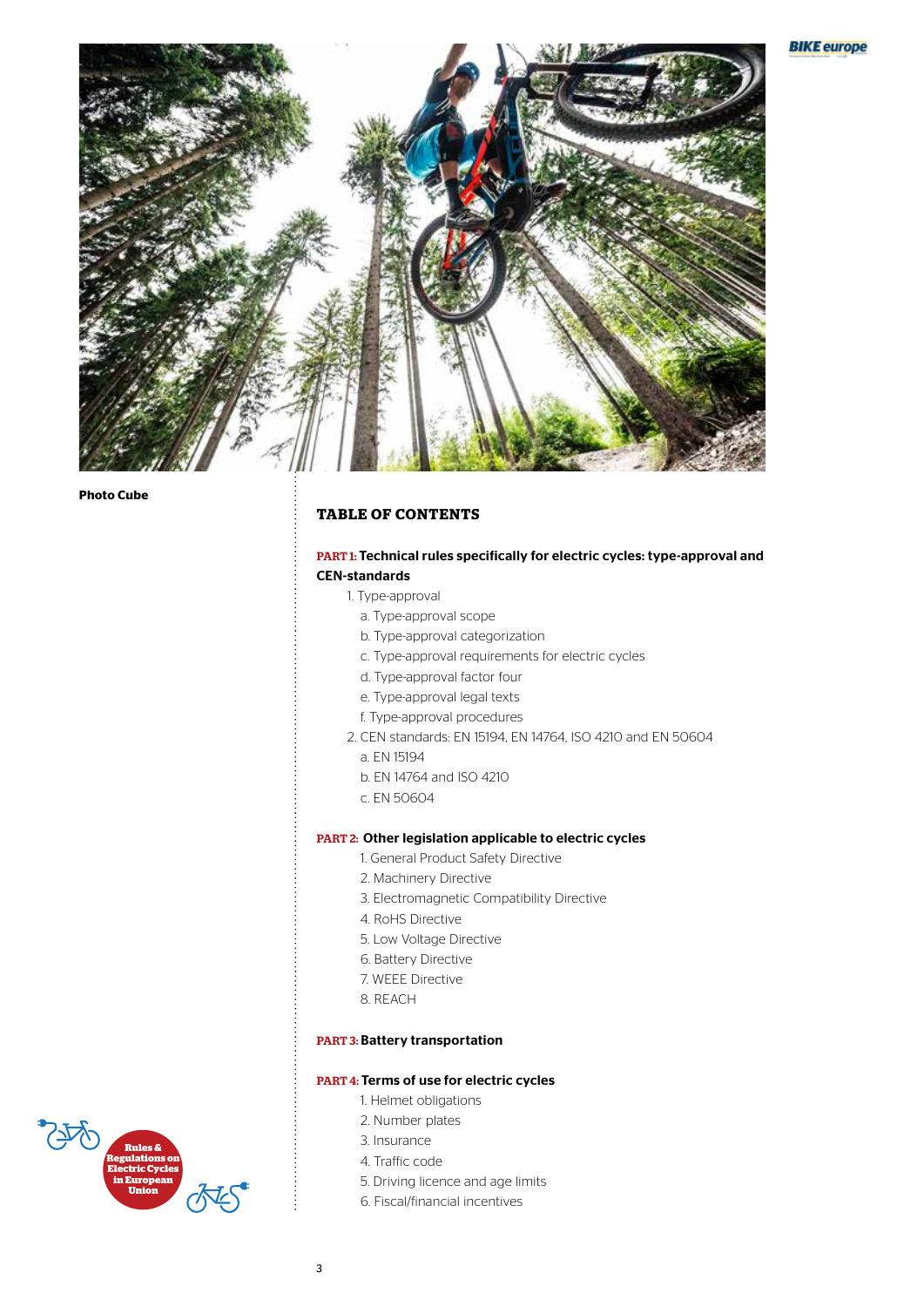### **PART 1:**

### **TECHNICAL RULES SPECIFICALLY FOR ELECTRIC CYCLES: TYPE-APPROVAL AND CEN-STANDARDS**

### **1. TYPE-APPROVAL**

#### **A. TYPE-APPROVAL SCOPE**

For clarity, in the following text pedelec means a bicycle with a motor that only functions on condition the cyclist pedals, whilst e-bike means a bicycle that can be propelled by the motor itself irrespective of the cyclist pedalling. The term electric (bi)cycle is generic and includes pedelecs, e-bikes and combinations of these types.

In principle, all electric cycles with two, three or four wheels come under the type-approval as set out in Regulation 168/2013, the three supplementing, technical Regulations and the implementing, administrative Regulation. However, article 2 of Regulation 168/2013 excludes the following categories of electric cycles from type-approval:

(d) vehicles exclusively intended for use in competition;

- (g) vehicles primarily intended for off-road use and designed to travel on unpaved surfaces;
- (h) pedal cycles with pedal assistance which are equipped with an auxiliary electric motor having a maximum continuous rated power of less than or equal to 250 W, where the output of the motor is cut off when the cyclist stops pedalling and is otherwise progressively reduced and finally cut off before the vehicle speed reaches 25 km/h
- (k) vehicles equipped with any seating position of the driver or rider having an R-point height ≤ 540 mm in case of categories L1e, L3e and L4e or ≤
- 400 mm in case of categories L2e, L5e, L6e and L7e.



4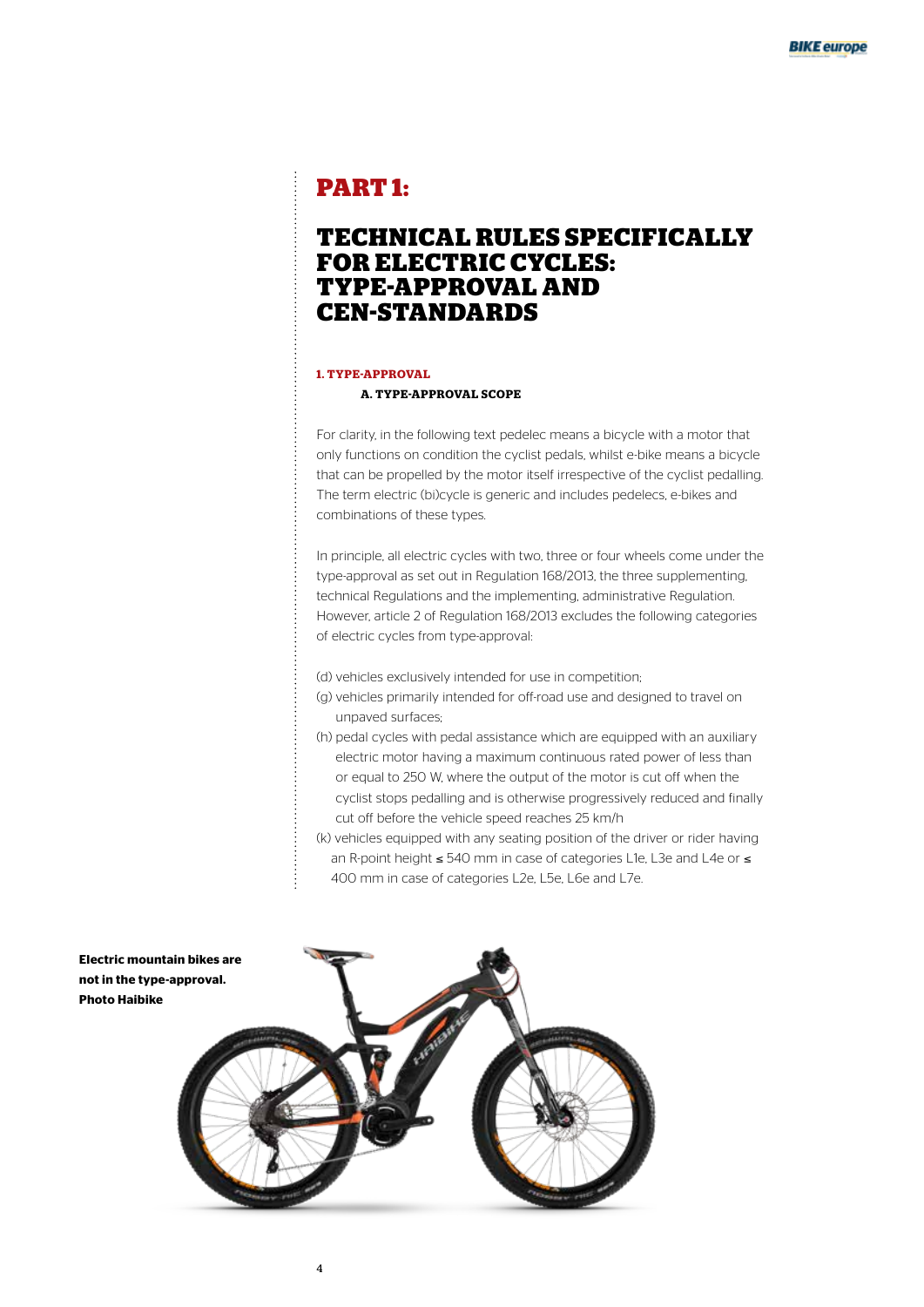Because of the above, electric bikes used for competition, electric mountain bikes, pedelecs 25 km/h – 250 W and electric recumbent cycles with a seat height below the specified limits are not in the type-approval. Furthermore, article 2 excludes self-balancing vehicles and vehicles without a seating position. This exclusion paved the way for CEN, the European standardization institute, to start up the development of a European standard for these two vehicle types. Consequently, working group 4 of CEN/TC 354 "Light electric vehicles and self-balancing vehicles" is currently developing such a standard.

| <b>Technical specifications</b><br>L-category |                                  | <b>Number of wheels</b> |
|-----------------------------------------------|----------------------------------|-------------------------|
| L1e-A - "powered cycles"                      | Max. power: $> 250$ W $- < 1$ kW | 2.3 and 4 wheels        |
|                                               |                                  |                         |
|                                               | Max. speed: 25 km/h              |                         |
|                                               | Pedal assistance + Motor only    |                         |
|                                               |                                  |                         |
| L1e-B - "mopeds"                              | Max. power: $<$ 4kW              | 2 wheels                |
|                                               | Max. speed: 45 km/h              |                         |
|                                               | Pedal assistance + Motor only    |                         |
|                                               |                                  |                         |
| L2e - "three-wheel moped"                     | Max. power: $<$ 4kW              | 3 wheels                |
|                                               | Max. speed: 45 km/h              |                         |
|                                               | Pedal assistance + Motor only    |                         |
|                                               | Max. mass: <270 kg               |                         |
|                                               | Max. 2 seats                     |                         |
|                                               |                                  |                         |
| L6e - "light quadricycle"                     | Max. speed: 45 km/h              | 4 wheels                |
|                                               | Pedal assistance + Motor only    |                         |
|                                               | Max. mass: <450 kg               |                         |
|                                               | Max. 2 seats                     |                         |

### **B. TYPE-APPROVAL CATEGORIZATION**

For the type-approval, Regulation 168/2013 classifies the vehicles in 7 different categories. Depending on their speed limit, power limit and number of wheels, electric cycles come under 4 different categories as detailed in the table below.

### **C. TYPE-APPROVAL REQUIREMENTS FOR ELECTRIC CYCLES**

L1e-A – "powered cycles" is a new category, which has been introduced into type-approval through Regulation 168/2013. The category L1e-A did not exist in the type-approval following Directive 2002/24. It has been set up to accommodate electric cycles, both pedelecs and e-bikes, with a speed limit of 25 km/h and a power limit that exceeds 250W with a maximum of 1kW.

The other three categories did exist in the previous system and were originally set up for conventional mopeds and motorcycles. Consequently, the technical requirements for these categories were not adapted to electric cycles. A number of stakeholders, such as ETRA, AVERE and CONEBI

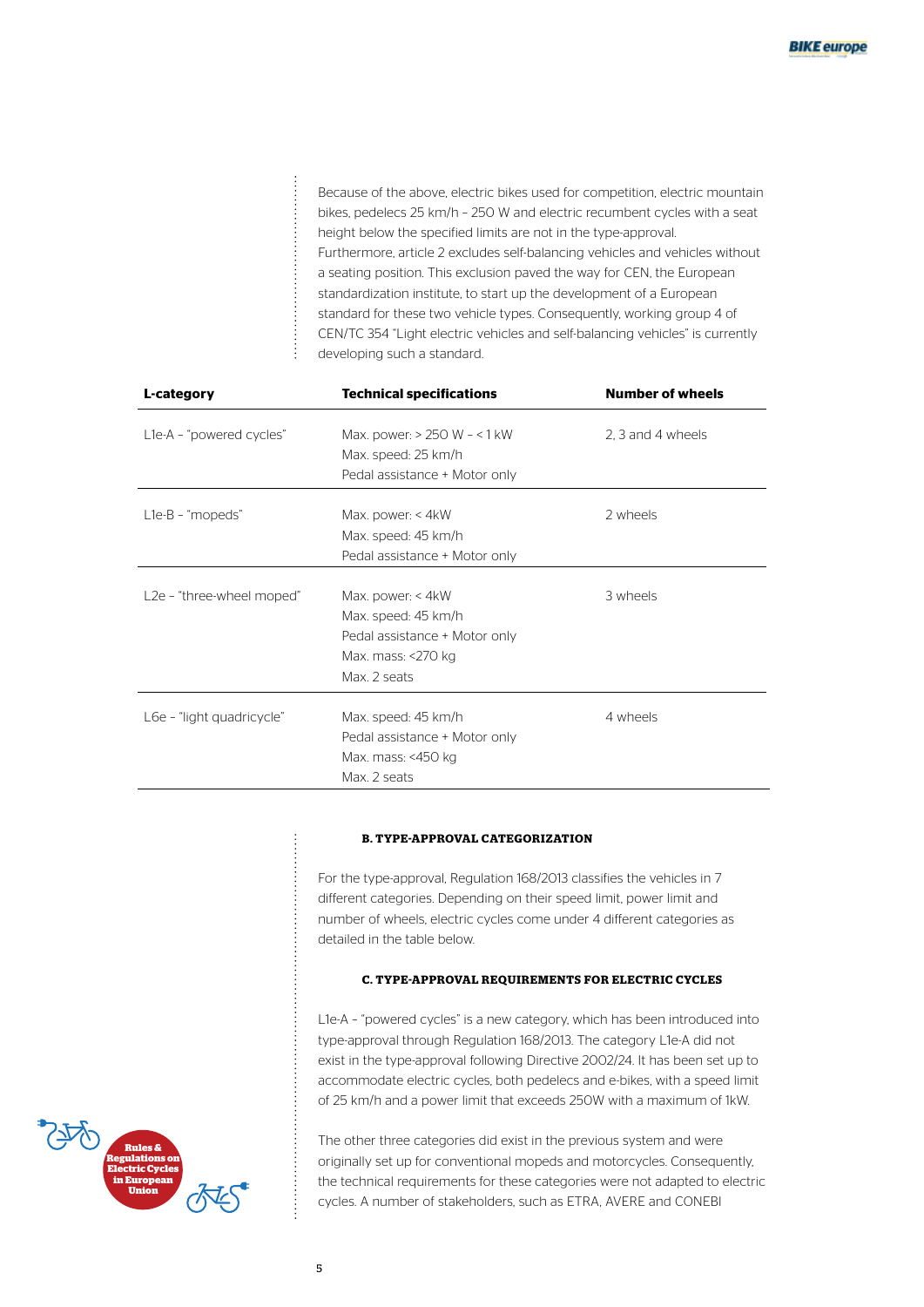negotiated with the Commission on adapted technical requirements for electric cycles in the L1e-A and B categories.

The system is not perfect yet, so in the next couple of years, further updating and improving will be required. The table below lists all requirements from which electric cycles are excluded, as well as those requirements which have been adapted to better suit electric cycles. If components and characteristics are not in the table, it means that electric components and characteristics are not in the table, it me.<br>cycles have been excluded from type-approval for these.

### **OVERVIEW TYPE-APPROVAL REQUIREMENTS FOR ELECTRIC BICYCLES**

 $\frac{1}{2}$ 

ł.

| Regulation                 | Component/characteristic              | Vehicle type       | Requirements and tests                                                                                                                                                                                                                                                                                                                         |
|----------------------------|---------------------------------------|--------------------|------------------------------------------------------------------------------------------------------------------------------------------------------------------------------------------------------------------------------------------------------------------------------------------------------------------------------------------------|
| RVFSR - Annex<br>Ш         | Audible warning devices               | L1e-A              | Excluded                                                                                                                                                                                                                                                                                                                                       |
| $\mathbf{H}$               | RVFSR - Annex Audible warning devices | $L1e-B$            | Electrical device approved following UNECE Reg. No 28                                                                                                                                                                                                                                                                                          |
| RVFSR - Annex<br>Ш         | <b>Braking</b>                        | $L1e-A & B$        | Requirements of UNECE Reg. 78 but if mass in running<br>order is < 35 kg, then 2 exceptions:<br>In hydraulic brakes, reserve fluid receptacles excluded<br>from ease of fluid-level checking requirements<br>Adapted testing requirements for rim brakes<br>Adapted stopping distance requirements for vehicles<br>with rim widths of < 45 mm. |
| RVFSR - Annex<br>IV        | Electrical safety                     | $L$ le-A & B       | Requirements detailed in the Regulation                                                                                                                                                                                                                                                                                                        |
| RVFSR - Annex<br>V         | Endurance testing                     | L <sub>1e</sub> -A | Requirements detailed in the Regulation: definition of<br>normal use: 5 years and a total distance travelled of<br>7,500 km                                                                                                                                                                                                                    |
| RVFSR - Annex<br>$\vee$    | Endurance testing                     | $L1e-B$            | Requirements detailed in the Regulation: definition of<br>normal use: 5 years and a total distance travelled of<br>16,500 km                                                                                                                                                                                                                   |
| <b>RVFSR-Annex</b><br>VIII | Driver-operated controls              | $L1e-A$            | Excluded                                                                                                                                                                                                                                                                                                                                       |
| RVFSR - Annex<br>VIII      | Driver-operated controls              | L <sub>1e</sub> -B | Requirements in UNECE Reg. No 60 except lever<br>requirements in Annex 3 + certain requirements in the<br>Regulation                                                                                                                                                                                                                           |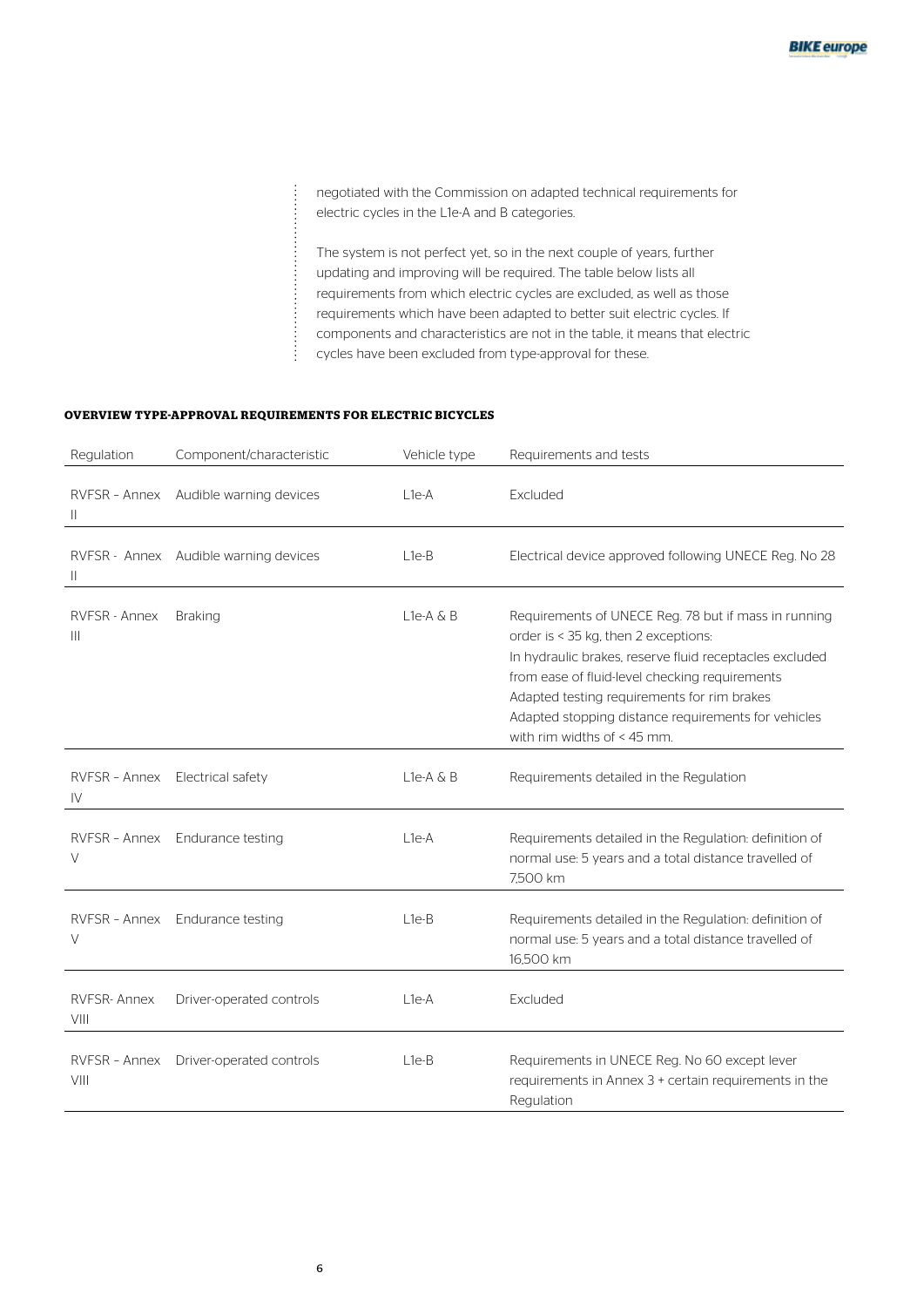| IX                            | RVFSR - Annex Lighting and light signalling devices                   | L1e-A           | White headlamp, red rear light, amber side reflectors,<br>amber pedal reflectors and a red rear reflector. Type-<br>approval not required but manufacturer must declare<br>conformity with ISO 6742-1:1987 and 6742-2:1985.<br>Retro-reflective bands on tyre sidewalls or rims are<br>allowed. Activated instead of automatically switched-on<br>headlamps are allowed. |
|-------------------------------|-----------------------------------------------------------------------|-----------------|--------------------------------------------------------------------------------------------------------------------------------------------------------------------------------------------------------------------------------------------------------------------------------------------------------------------------------------------------------------------------|
| RVFSR - Annex<br>IX           | Lighting and light signalling devices                                 | L1e-B           | Requirements in UNECE Reg. No 74 + certain<br>requirements in the Regulation.<br>Vehicles may be fitted with additional rear and side<br>reflective devices.<br>Rear registration plate lamp required.<br>Activated instead of automatically switched-on<br>headlamps are allowed.                                                                                       |
| <b>RVESR-Annex</b><br>Х       | Rearward visibility                                                   | L1e-A           | Excluded                                                                                                                                                                                                                                                                                                                                                                 |
| RVFSR - Annex<br>Х            | Rearward visibility                                                   | $L1e-B$         | Class II or III devices type-approved according to<br>UNECE Reg. No 46                                                                                                                                                                                                                                                                                                   |
| RVFSR - Annex<br>XIII         | Seating position                                                      | $L$ 1e-A $\&$ B | Vehicles must be fitted with one saddle facing forward,<br>no type-approval required                                                                                                                                                                                                                                                                                     |
| <b>RVFSR - XIV</b>            | Steerability, cornering properties &<br>turnability                   | $L$ 1e-A & B    | Limited requirements in the Regulation                                                                                                                                                                                                                                                                                                                                   |
| RVFSR - Annex<br>XV           | Tyres                                                                 | L1e-A & B       | Vehicles with a technically permissible maximum mass<br>≤ 150 kg may be fitted with non-type-approved tyres<br>with a section width $\leq 67$ mm.                                                                                                                                                                                                                        |
| RVFSR - Annex<br><b>XVIII</b> | Maximum continuous rated and/or<br>vehicle speed limitation by design | $L$ 1e-A & B    | Specific anti-tampering requirements for electric<br>motors in the Regulation                                                                                                                                                                                                                                                                                            |
| XIX                           | RVFSR - Annex Vehicle structure integrity                             | $L1e-A & B$     | Requirements in the Regulation + vehicles L1e-A and<br>cycles designed to pedal in L1e-B must conform with<br>ISO 4210:2014. Definition of cycles designed to pedal in<br>Annex XIX: pedelecs up to 45 km/h + factor 4                                                                                                                                                   |
| RVCR - Annex<br>$\mathbf{H}$  | Anti-tampering measures                                               | $L1e-A & B$     | Requirements in the Regulation                                                                                                                                                                                                                                                                                                                                           |
| RVCR - Annex<br>Ш             | Arrangements for type-approval<br>procedures                          | L1e-A & B       | Requirements in the Regulation                                                                                                                                                                                                                                                                                                                                           |
| RVCR - Annex<br>Ш             | Conformity of production                                              | $L1e-A & B$     | Requirements in the Regulation                                                                                                                                                                                                                                                                                                                                           |
| RVCR - Annex<br>V             | Devices to prevent unauthorised<br>use                                | $L$ 1e-A $\&$ B | Excluded                                                                                                                                                                                                                                                                                                                                                                 |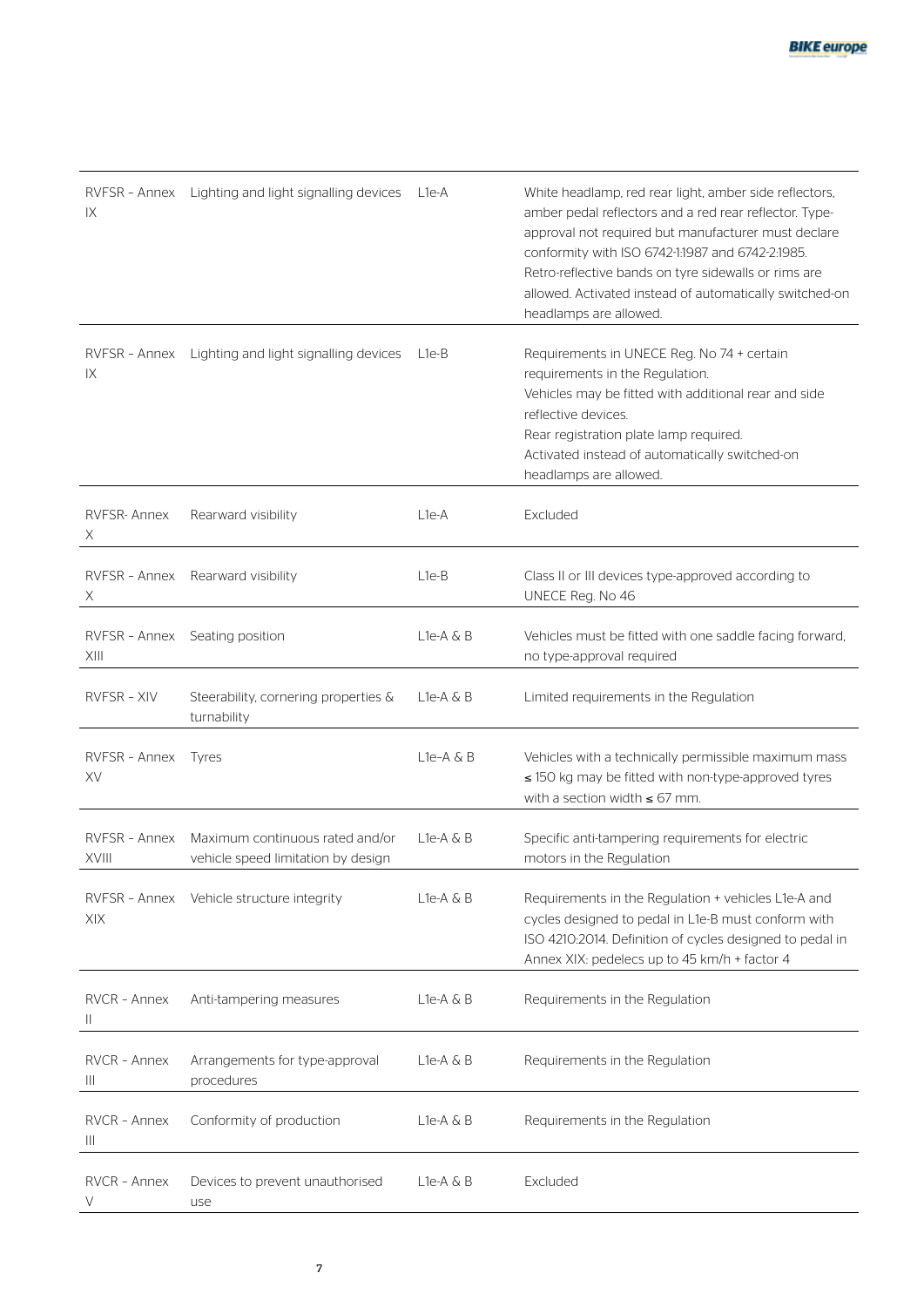| RVCR - Annex<br>VI   | Electromagnetic compatibility                                       | $L1e-A & B$        | Requirements of UNECE Reg. No 10                                                                                                                                                                                                                                                                                                                                                        |
|----------------------|---------------------------------------------------------------------|--------------------|-----------------------------------------------------------------------------------------------------------------------------------------------------------------------------------------------------------------------------------------------------------------------------------------------------------------------------------------------------------------------------------------|
| RVCR - Annex<br>VII  | External projections                                                | L1e-A & B          | Requirements in the Regulation                                                                                                                                                                                                                                                                                                                                                          |
| RVCR - Annex<br>XI   | Masses and dimensions                                               | L1e-A & B          | Requirements in the Regulation                                                                                                                                                                                                                                                                                                                                                          |
| RVCR - Annex<br>XIII | Passenger handholds and footrests                                   | L1e-A              | Excluded                                                                                                                                                                                                                                                                                                                                                                                |
| RVCR - Annex<br>XIII | Passenger handholds and footrests                                   | L1e-B              | Handholds not required if the vehicle is not designed<br>to carry passengers. Pedals are considered to meet the<br>footrests' requirements                                                                                                                                                                                                                                              |
| RVCR - Annex<br>XIV  | Registration plate space                                            | L1e-A & B          | Requirements in the Regulation: min. 10 cm wide and<br>17.5 cm high                                                                                                                                                                                                                                                                                                                     |
| RVCR - Annex<br>XV   | Repair and maintenance<br>information                               | $L1e-A & B$        | Requirements in the Regulation                                                                                                                                                                                                                                                                                                                                                          |
| RVCR - Annex<br>XVI  | Stands                                                              | L1e-A & B          | Requirements in the Regulation                                                                                                                                                                                                                                                                                                                                                          |
| REPPR - Annex<br>Χ   | Propulsion Unit performance                                         | L <sub>1e</sub> -A | Maximum speed testing requirements in Annex X<br>but vehicles with pedal assistance tested according<br>point 4.2.6 in EN 15194:2009. Torque and power<br>testing following UNECE Reg. No 85. Requirements for<br>measuring continuous rated power, switch-off distance<br>and maximum assistance factor in Appendix 4 of<br>Annex X                                                    |
| REPPR - Annex<br>Χ   | Propulsion Unit performance                                         | $L1e-B$            | Maximum speed, maximum torque and maximum<br>continuous rated testing requirements in Annex X<br>but bicycles with pedal assistance tested according<br>to point 4.2.6 in EN 15194:2009. Torque and power<br>testing following UNECE Reg. No 85. Requirements for<br>measuring continuous rated power, switch-off distance<br>and maximum assistance factor in Appendix 4 of<br>Annex X |
| REPPR-<br>Annex XII  | Measurement of electric energy<br>consumption and of electric range | L1e-A & B          | Excluded from electric range measurement.<br>Requirements for electric energy consumption<br>measurement in the Regulation                                                                                                                                                                                                                                                              |

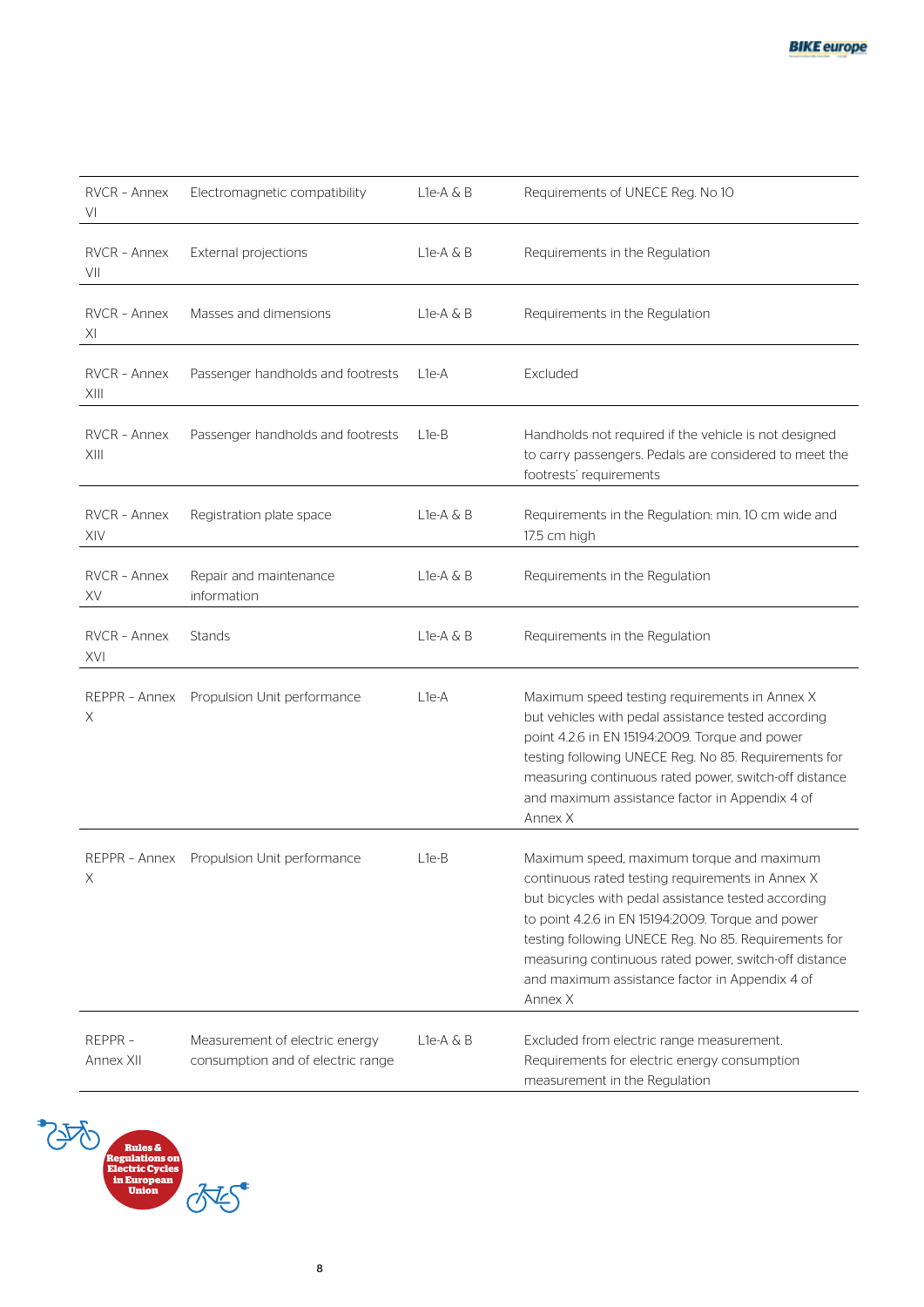The table above has quite a few references to UNECE Regulations. It was the Commission's intention to integrate as many UNECE Regulations as possible in the new type-approval legislation for the benefit of global harmonisation.

### **D. TYPE-APPROVAL FACTOR FOUR**

L1e-A "powered cycles" are defined as cycles designed to pedal, equipped with an auxiliary propulsion with the primary aim to aid pedalling. The propulsion should be limited to a speed of 25 km/h and its maximum continuous rated power should not exceed 1000 W. L1e-A includes two-, three- and four-wheel vehicles, i.e. also electric cargo bikes with more than two wheels. L1e-B "mopeds" are defined as vehicles with a maximum design speed of more than 25 km/h and up to 45 km/h with a maximum continuous rated power of 4000 W. This category only includes two-wheel vehicles.

Following this categorisation, a pedelec 25 km/h with 750 W for instance will come under L1e-A, an e-bike 25 km/h with 500W as well, whilst a pedelec 45 km/h with 1000 W will come under L1e-B. A vehicle that combines pedal assistance with open throttle up to maximum 25 km/h will come under L1e-A.

Electric cycles with a speed limit above 25 km/h and with three wheels belong to category L2e – "three-wheel moped", whilst vehicles with four wheels belong to category L6e – "light quadricycle". But since the requirements in these categories have not been adapted to electric cycles, it is virtually impossible for these electric cycles with three or four wheels to pass type-approval.

As for pedelecs 45 km/h, manufacturers may decide to limit their vehicles with the so-called "factor four". This means that the auxiliary propulsion power added to the driver's pedal power is less than or equal to four times the actual pedal power. In that case, their vehicles become so-called "cycles designed to pedal of vehicle category L1e-B". In the Regulation on Vehicle Functional Safety Requirements these are defined as*: "cycles with a mass in running order* ≤ *35 kg and shall be fitted with pedals enabling the vehicle to be propelled solely by the rider's muscular leg power. The vehicle shall feature adjustable rider positioning in order to enhance the ergonomic posture of the rider for pedalling. The auxiliary propulsion power shall be added to the driver's pedal power and shall be less than or equal to four times the actual pedal power."*

These *"cycles designed to pedal"* are not a separate type-approval category. Type-approval legislation does not hold a legal obligation to comply with factor four, it only holds a legal obligation to test the auxiliary propulsion power. This obligation also applies to all vehicles in L1e-A. If, however, the pedelec 45 km/h complies with factor four, then the requirement for vehicle structure integrity is that the pedelec must be designed and constructed to conform with all prescriptions regarding strength and construction of front forks and frames as stipulated in standard ISO 4210:2014. This, combined with the limitation of the weight to 35 kg, is the only practical consequence of the designation "cycles designed to pedal". L1e-A vehicles must in any

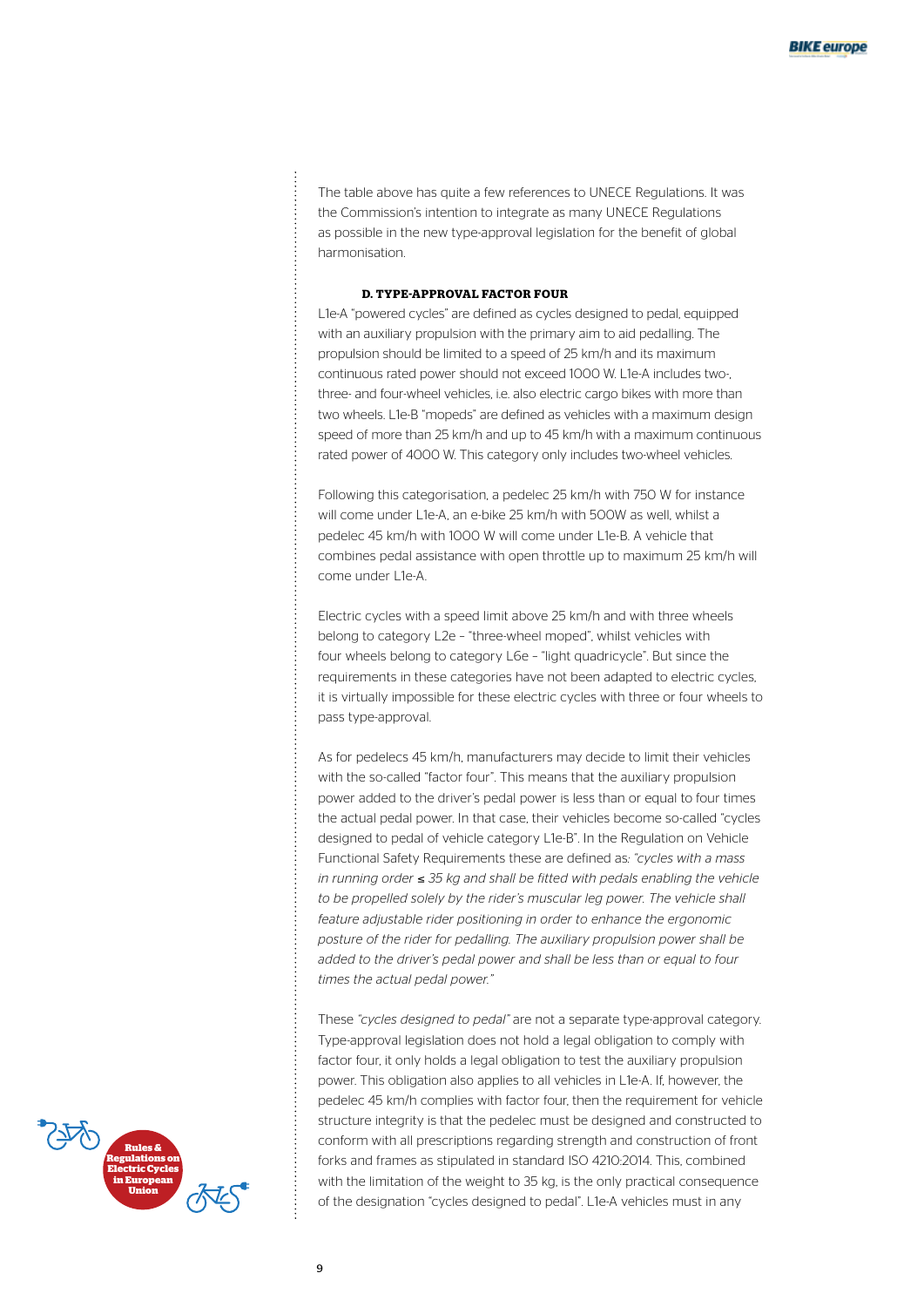case conform with the frame and fork requirements in ISO 4210.

Pedelecs 45km/h that do not comply with factor four are subject to more general requirements in the field of vehicle structure integrity. The legislative text stipulates: *"Vehicles shall be so designed and constructed as to be sufficiently robust to withstand their intended use over their normal lifetime, taking into account regular and scheduled maintenance and specific equipment adjustments clearly and unambiguously set out in the instruction manual provided with the vehicle. The vehicle manufacturer shall provide a signed statement to this effect." Moreover: "Vehicle assembly and construction in the assembly plant(s), in particular the processes relating to the vehicle frame, chassis and/or body and the drivetrain, shall be covered by a quality assurance system to ensure that essential mechanical connections such as welds and threaded connections, as well as other relevant material characteristics, are checked and verified as appropriate."* The assumption is that an electric cycle not complying with factor four, but which has passed the ISO 4210 tests, meets the more general requirements above. However, it should be noted that ISO 4210 does not apply to delivery and recumbent cycles.

The Commission has confirmed that, probably in 2017, factor four will be examined based on scientific data and statistics on vehicles placed on the market. This examination may result in the review of factor four in a future revision of the Regulation.

### **E. TYPE-APPROVAL LEGAL TEXTS**

The type-approval legislation is made up of the framework Regulation 168/2013, which lays down the basis of the type-approval. The competence for this law was with the European Parliament and Council. All technical and administrative details however were in the hands of the European Commission, who laid these down in 4 Regulations:

- Delegated Regulation on functional safety (Regulation 3/2014)
- Delegated Regulation on vehicle construction (Regulation 44/2014)
- Delegated Regulation on environmental and propulsion unit performance (Regulation) 134/2014)
- •Implementing Regulation on administrative provisions (Regulation 901/2014)

In the previous system, all legal texts had to go through Parliament and Council, which made it a complicated and very time-consuming procedure. In the new procedure, Parliament and Council have only treated the basic text, whereas technical and administrative details are dealt with by the Commission. Thus, those details can be easily and quickly amended and corrected if necessary and/or adapted to technical progress. In the meantime, a first batch of amendments have effectively been published by means of Regulation 2016/1825 for the administrative requirements and Regulation 2016/1824 for the technical requirements.

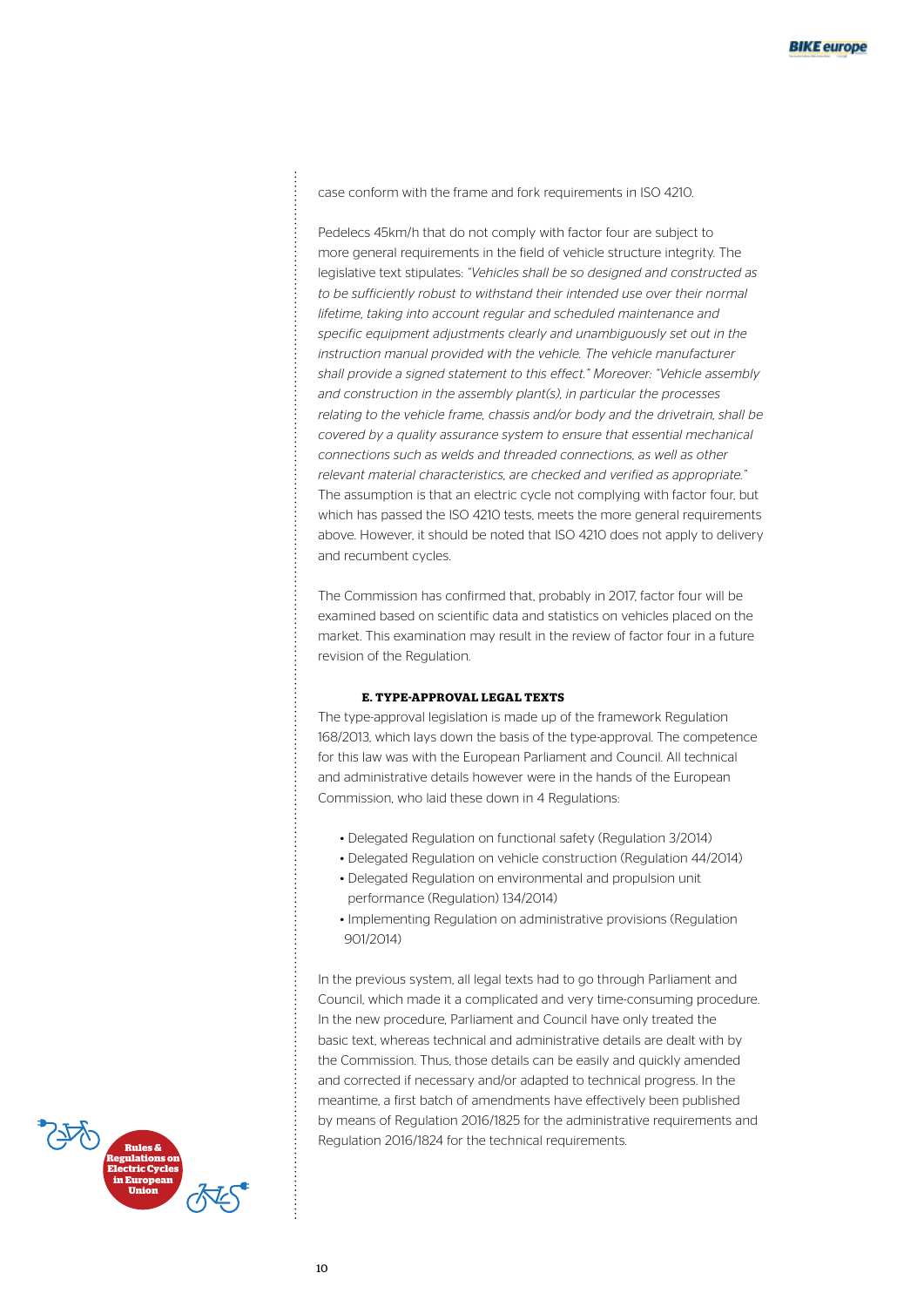All the above-mentioned legal texts can be found here: [https://ec.europa.eu/growth/sectors/automotive/legislation/motorbikes](https://ec.europa.eu/growth/sectors/automotive/legislation/motorbikes-trikes-quads_en)trikes-quads\_en

Since January 1, 2017, the new type-approval rules laid down in Regulation 168/2013 have come into force. It is no longer possible to approve a new vehicle type according to the system based on Directive 2002/24/EC. Nevertheless, vehicles approved according to the 2002-system may still be made available on the market, registered or entered into service.

In our interpretation, the new type-approval system has made "old type-approval" invalid because the new system has introduced new requirements. In this case, a transitional period in which previous typeapproval remains valid, applies until 31 December 2019. Also, manufacturers may not sell and register more than 100 vehicles per member state approved according to the old system.

#### **f. Type-approval procedures**

Type-approval is allowed in one member state only but that type-approval is valid throughout all member states of the European Union. The approval authority officially certifies that a vehicle, system, component or separate technical unit is approved by means of the type-approval certificate. Following this, the manufacturer must issue a certificate of conformity, i.e. a document that certifies that the produced vehicle/system/ component/… conforms to the approved product.

The type-approval legislation also lists the obligations of all parties in the procedure. Manufacturers for instance must ensure that their products are manufactured and approved in accordance with type-approval requirements. They must also ensure to have procedures in place for series production to remain in conformity with the approved type. They have specific obligations to fulfil in case of non-conformity or serious risks appearing from certain products. Manufacturers established outside the EU must appoint a single representative in the Union before the type-approval authority.

As for dealers, they have the following obligations:

- Verify that the product bears the required statutory marking or typeapproved mark
- Verify that the product is accompanied by the legally required documents and safetyinformation in the official language(s) of the member state
- • Verify that the product is accompanied by the certificate of conformity
- Verify that the name, registered trade name or registered trade mark and the address at which the manufacturer can be contacted is on the vehicle or on packaging or in a document with the vehicle- Check that the required statutory plate with the appropriate marking is affixed
- Check that each component has the required type-approval mark. If a component does not need type-approval, the manufacturer must

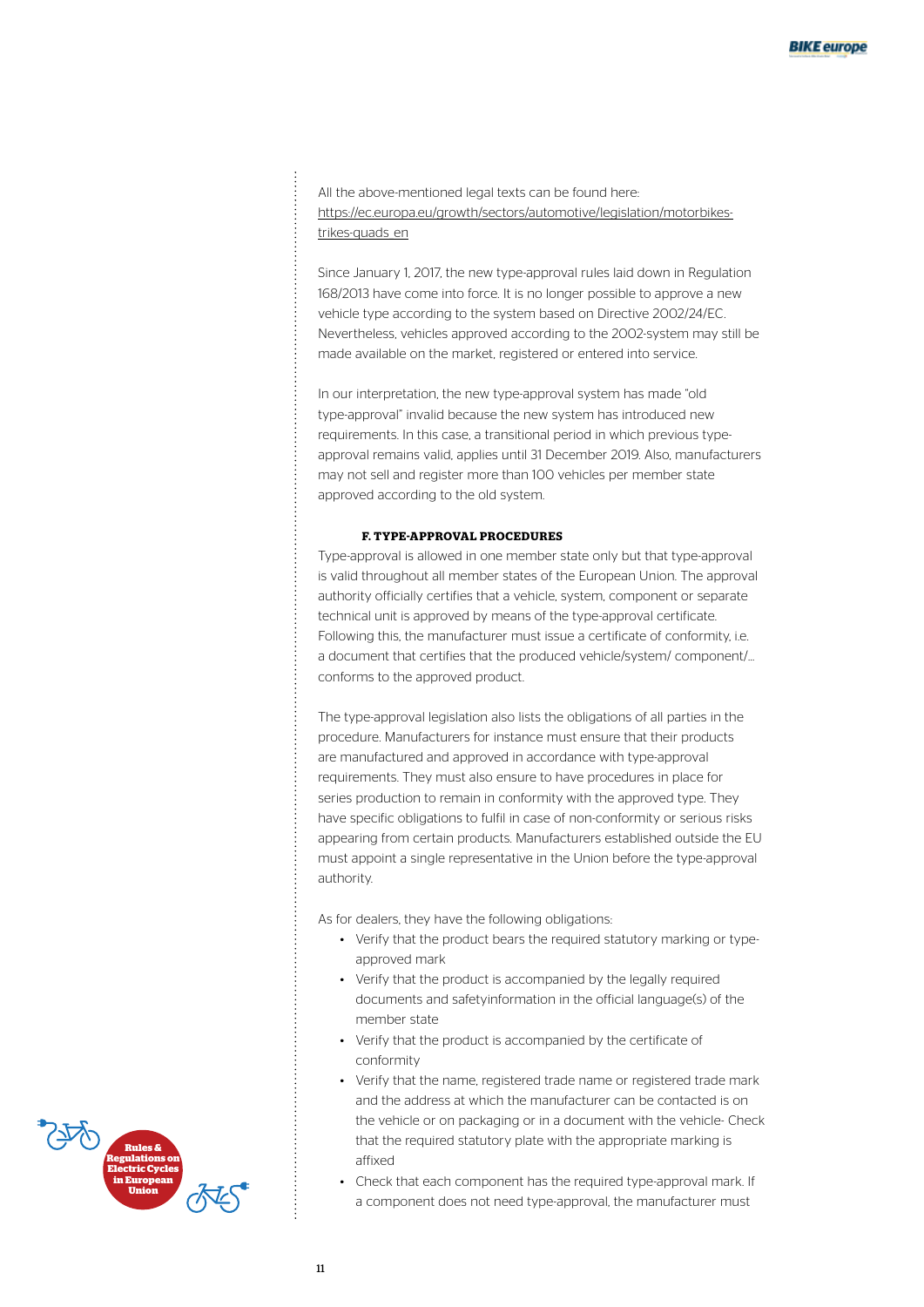at least affix a trade name or a trade mark and a type number or identification number

- In case of non-conformity or serious risk the dealer must inform the manufacturer
- The dealer must ensure that type-approved components are replaced only by type-approved components

The type-approval must be carried out by a technical service, which has been designated by the approval authority of a member state, as a testing laboratory to carry out tests or as a conformity assessment body. The approval authority of a member state is established or appointed by the member state and notified to the European Commission. The approval authority is competent for all aspects of type-approval, i.e. issuing, withdrawing or refusing approval certificates. An approval authority may also act as a technical service.

### The list of all approval authorities is here: [http://ec.europa.eu/DocsRoom/](http://ec.europa.eu/DocsRoom/documents/18442/attachments/1/translations/) [documents/18442/attachments/1/translations/](http://ec.europa.eu/DocsRoom/documents/18442/attachments/1/translations/)

The list of all technical services is here: [http://ec.europa.eu/DocsRoom/](http://ec.europa.eu/DocsRoom/documents?tags=technical-service-auto&pageSize=30&sortCol=title&sortOrder=asc) documents?tags=technical-service-auto&pageSize=30&sortCol=title&sortO rder=asc

Type-approval for electric cycles already applies since 2003. However, it now becomes apparent that a large number of electric bikes has been sold without being type-approved. Unfortunately, the abuse goes on, manufacturers/importers continue to put electric bicycles on the market without type-approval, thus without COC.

Consumers are increasingly confronted with the consequences of this illegal practice. If the law requires the vehicle to be fitted with a number plate or if the member state imposes an insurance, these can only be obtained upon presentation of the COC. Consumers have the right to hold the manufacturer/importer responsible for selling an illegal vehicle. They are entitled to demand for the supplier to take the vehicle back and ask for compensation. Alternatively, the manufacturer/importer can still take measures to remedy his breach of the law for instance by means of an individual type-approval of the vehicle.

### **2. CEN standards: EN 15194, EN 14764, ISO 4210 and EN 50604 a. EN 1519**

As mentioned under 1.1 *"pedal cycles with pedal assistance which are equipped with an auxiliary electric motor having a maximum continuous rated power of less than or equal to 250 W, where the output of the motor is cut off when the cyclist stops pedalling and is otherwise progressively reduced and finally cut off before the vehicle speed reaches 25 km/h"* are excluded from the type-approval. This exclusion allowed member states to categorize this type of vehicle as a bicycle. Furthermore, it created the possibility for the European standardization institute CEN to develop a

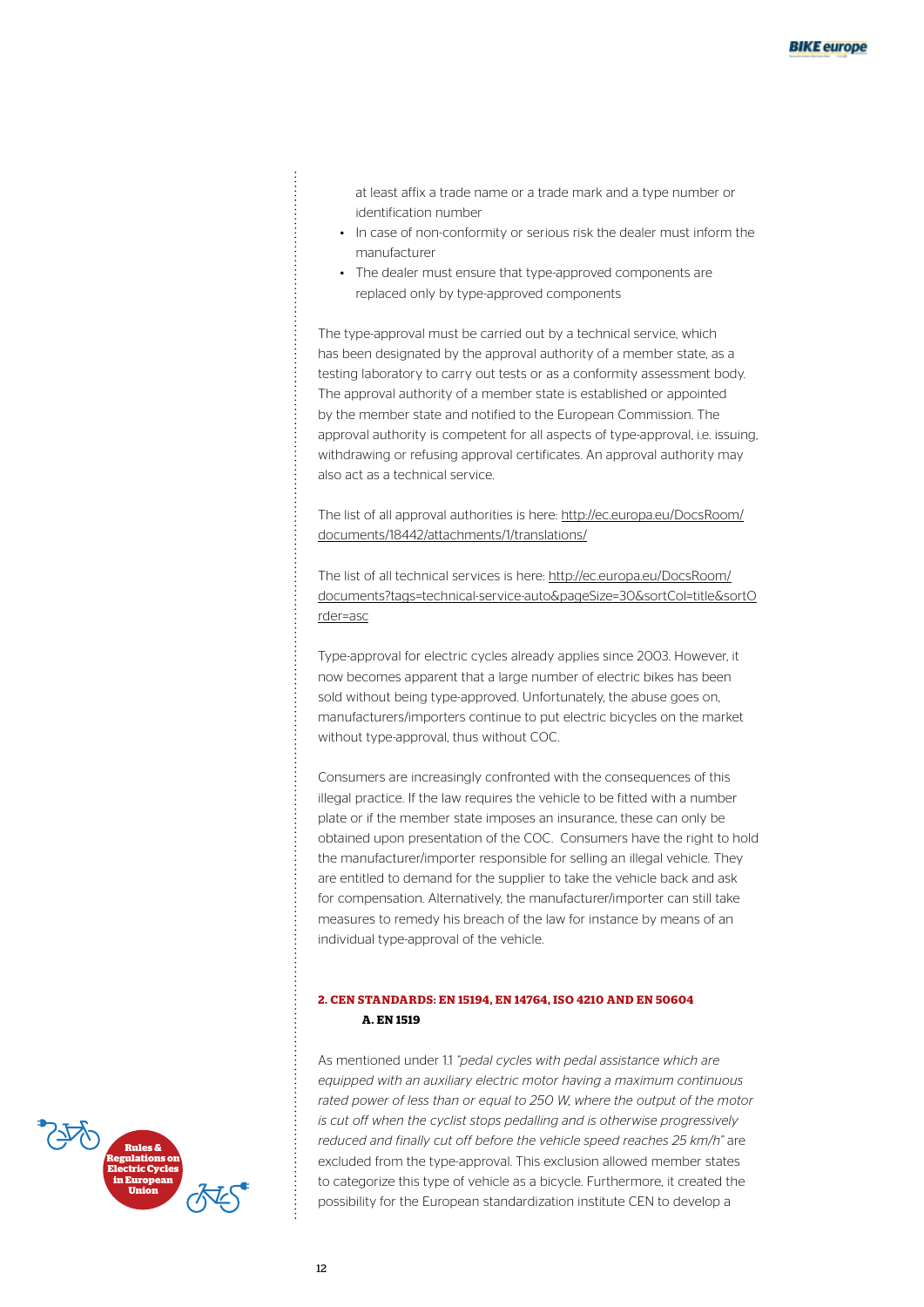European harmonized safety standard, EN 15194.

All member states were under the obligation to implement EN 15194 (EPAC – Electrically Power Assisted Cycles), however they did not have to impose the obligation on manufacturers to comply with the standard. Only in a few member states, among which the UK and France, compliance with the standard is compulsory.

Manufacturers throughout the EU do however have a legal obligation to comply with the General Product Safety Directive (GPSD), 2001/95/EC. The basic principle of this law is that manufacturers must make sure that the products they put on the market are safe. If a problem with a pedelec occurs and the vehicle complies with EN 15194, then it will benefit from a presumption of conformity with GPSD. If the pedelec does not have EN 15194 certification, there will be no such presumption and it will therefore be more challenging for the manufacturer to prove that the vehicle he has put on the market was safe.

Most member states allow for self-certification. This means that if a manufacturer has his own testing facilities and concludes, after testing, that his pedelecs comply with EN 15194, the manufacturer is allowed to certify his own products. In reality, many manufacturers have their pedelecs tested by professional testing organisations.

The EPAC-standard has been under revision for quite some time, among other things with a view to harmonizing the standard under the Machinery Directive (see below). There is a legal obligation for pedelecs 25 km/h – 250 W to comply with the Machinery Directive. All requirements in the Machinery Directive, which are relevant to these pedelecs have been incorporated in the review of EN 15194. Consequently, once the revised standard is published, compliance with that standard will automatically ensure compliance with the Machinery Directive. However, to date the revised standard has still not been published, despite its publication having being announced for a very long time now. The formal vote has finally started as a result of which publication is now expected for the summer of  $2017$ 

Both EN 15194 and ISO 4210 have exhaustive requirements for marking the vehicles and for providing the consumer with the necessary instructions on the use of the vehicle.

The marking requirements in EN 15194 are as follows:

The frame must be visibly and permanently marked with:

- a serial number at a readily visible location
- the name of the manufacturer or the manufacturer's representative and the number of the standard, i.e. ISO 2410
- the following words:
	- EPAC according to EN 15194
	- 25 km/h, i.e. cut off speed
	- 250 W, i.e. electric motor maximum continuous rated power

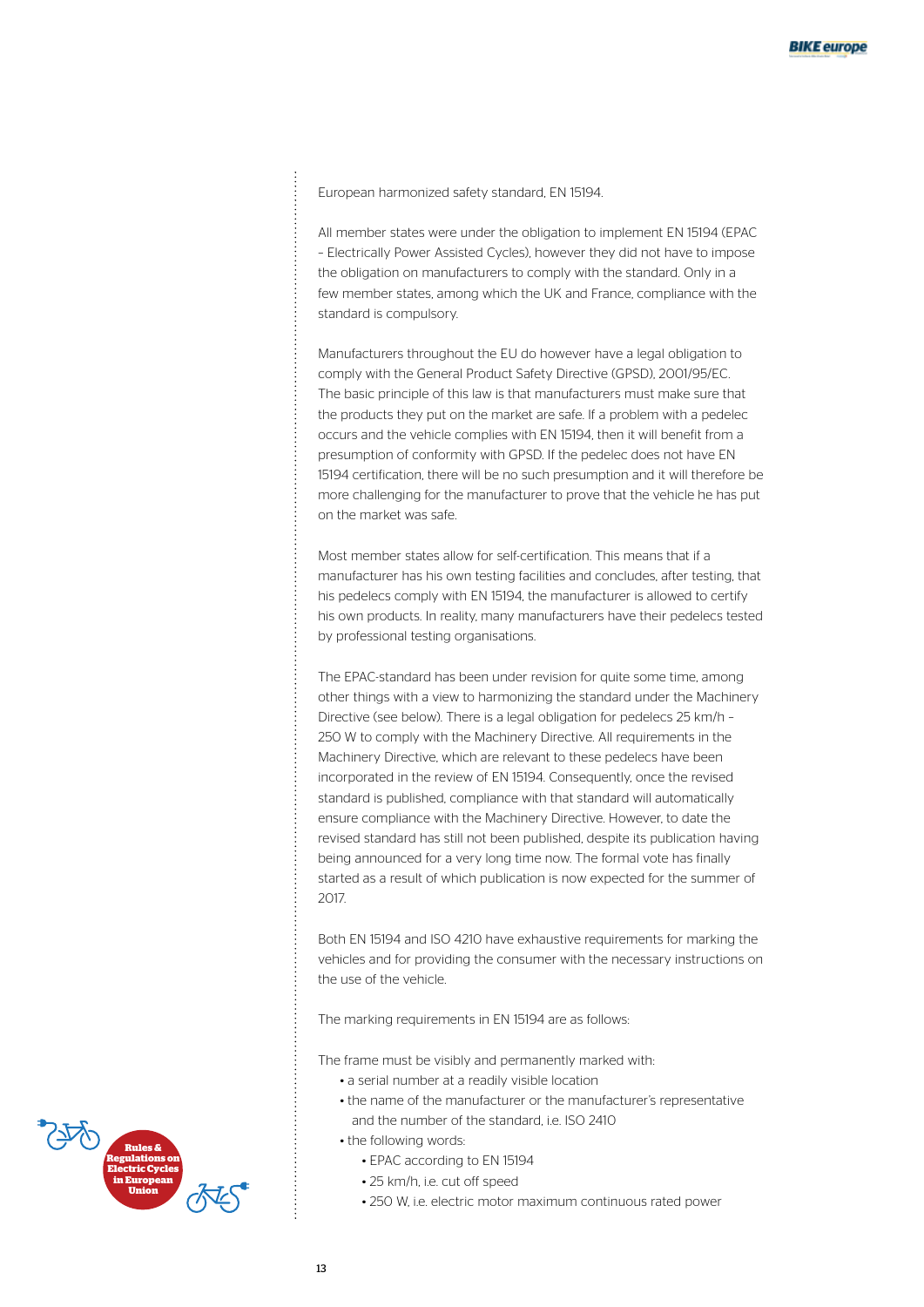### **B. EN 14764 AND ISO 4210**

The current version of EN 15194 only concerns the electric part of the vehicle, where for the bicycle part originally EN 14764 applied. But in 2015, ISO 4210 was published, thus superseding EN 14764. This has affected the scope of EN 15194 relating to cargo bikes. Whereas EN 14764 only excluded "tradesmen's delivery bicycles", ISO 4210 excludes all delivery bicycles. So, to date, EN 15194 does not apply to delivery bicycles. However, in the long awaited revised 15194, there will be no more reference to ISO 4210 since for the mechanical part of the bicycle, specific requirements have been adopted for EPACs. Furthermore, the scope of the revised 15194 includes "EPAC bicycles for private and commercial use with exception of EPAC intended for hire from unattended stations". In other words, contrary to the current situation, cargo bicycles will be included in the new 15194. On the other hand, electric cycles for hire or sharing schemes will be excluded.

In the meantime, the German standardization institute DIN has engaged in the development of a new standard, DIN 79010 for electric cargo bikes. When this standard is completed, it will only be valid in Germany but DIN and CEN may come to an agreement on turning the DIN standard into a European standard. This however raises the question as to the compatibility of the DIN standard and the new 15194, since the revised version of the latter will also include cargo bicycles. The DIN standard is being made for cargo bikes with a maximum width of 1 meter and a maximum weight of 250 kg in the case of 2wheels, whilst cargo bikes with 3 or 4 wheels are allowed 2 meters and 300 kg.

Electric recumbent bikes with their seat height under a set limit are excluded both from both type-approval and from EN 15194. Consequently, to date there are no technical regulations in Europe for this type of vehicle. The same applies to electric bicycles for competition and for electric mountain bikes. The only obligation that rests on the manufacturer of these vehicles is to comply with the GPSD, Machinery, EMC and RoHS Directive (see below).

### **C. EN 50604**

The new standard EN 50604 was published in 2016 and sets out the safety requirements and test methods for lithium-ion batteries used in L-category vehicles and for all electrically propelled or assisted cycles including plug-in hybrid road vehicles that derive their energy from on-board rechargeable energy storage systems.

This standard also comes with marking and instructions requirement. This is also a voluntary standard, which means that manufacturers have no legal obligation to comply with the standard.

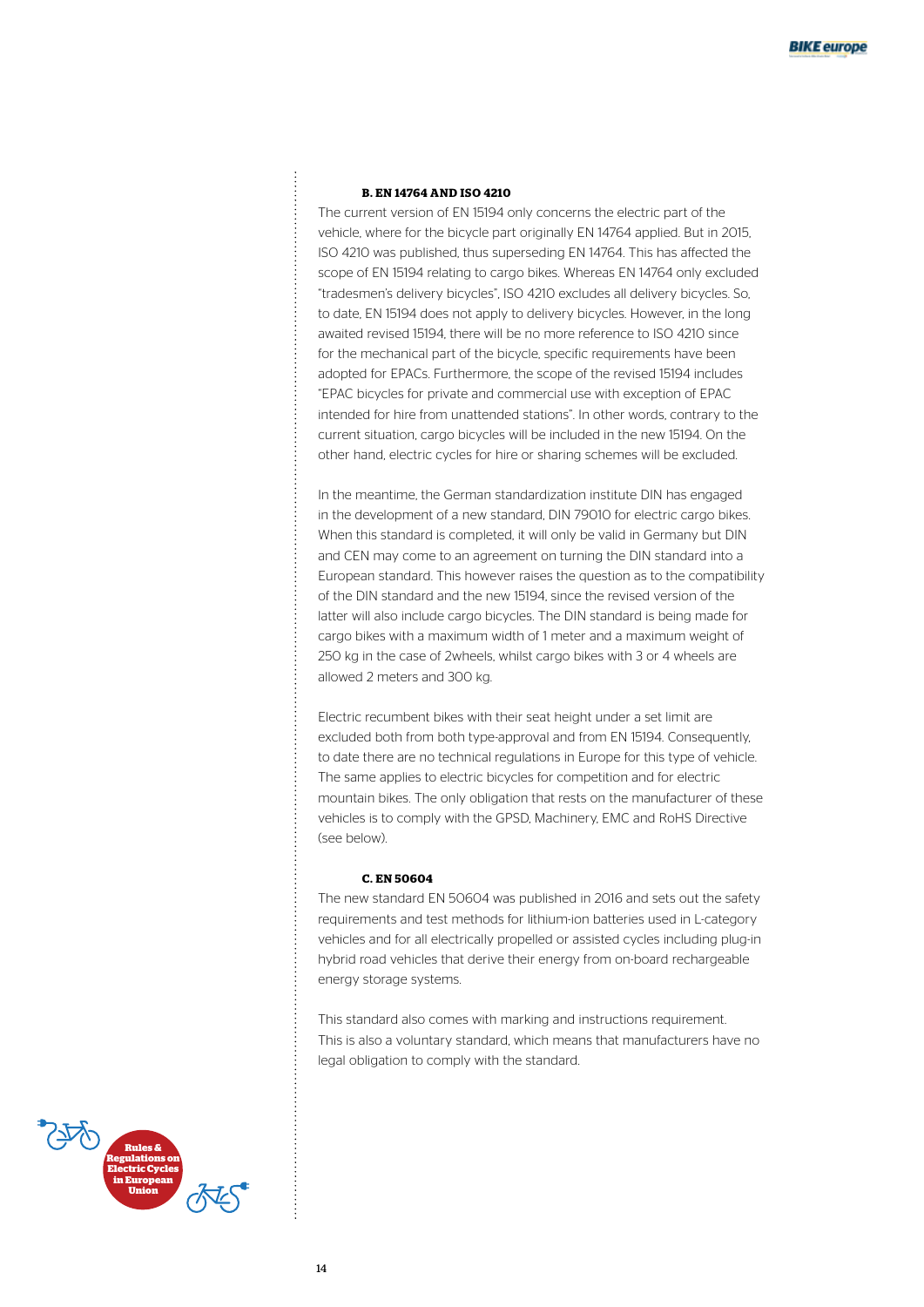### **PART 2:**

### **OTHER LEGISLATION APPLICABLE TO ELECTRIC CYCLES**

As explained above, certain categories of electric cycles, i.e. pedelecs 25 km/h – 250 W, electric mountain bikes, electric competition bikes, certain electric recumbent bikes are excluded from the type-approval. For pedelecs 25 km/h – 250 W, CEN has developed the standard EN 15194 but in most member states there is no legal obligation to comply with the standard. There is however a set of Directives that apply to the above listed vehicle categories. In all cases, manufacturers have a legal obligation to comply with the Directives but they are allowed to self-certify the compliance of their products.



**For all e-bike types and categories manufacturers have a legal obligation to comply with the EU Directives but they are allowed to self-certify the compliance of their products. Photo Bike Europe**

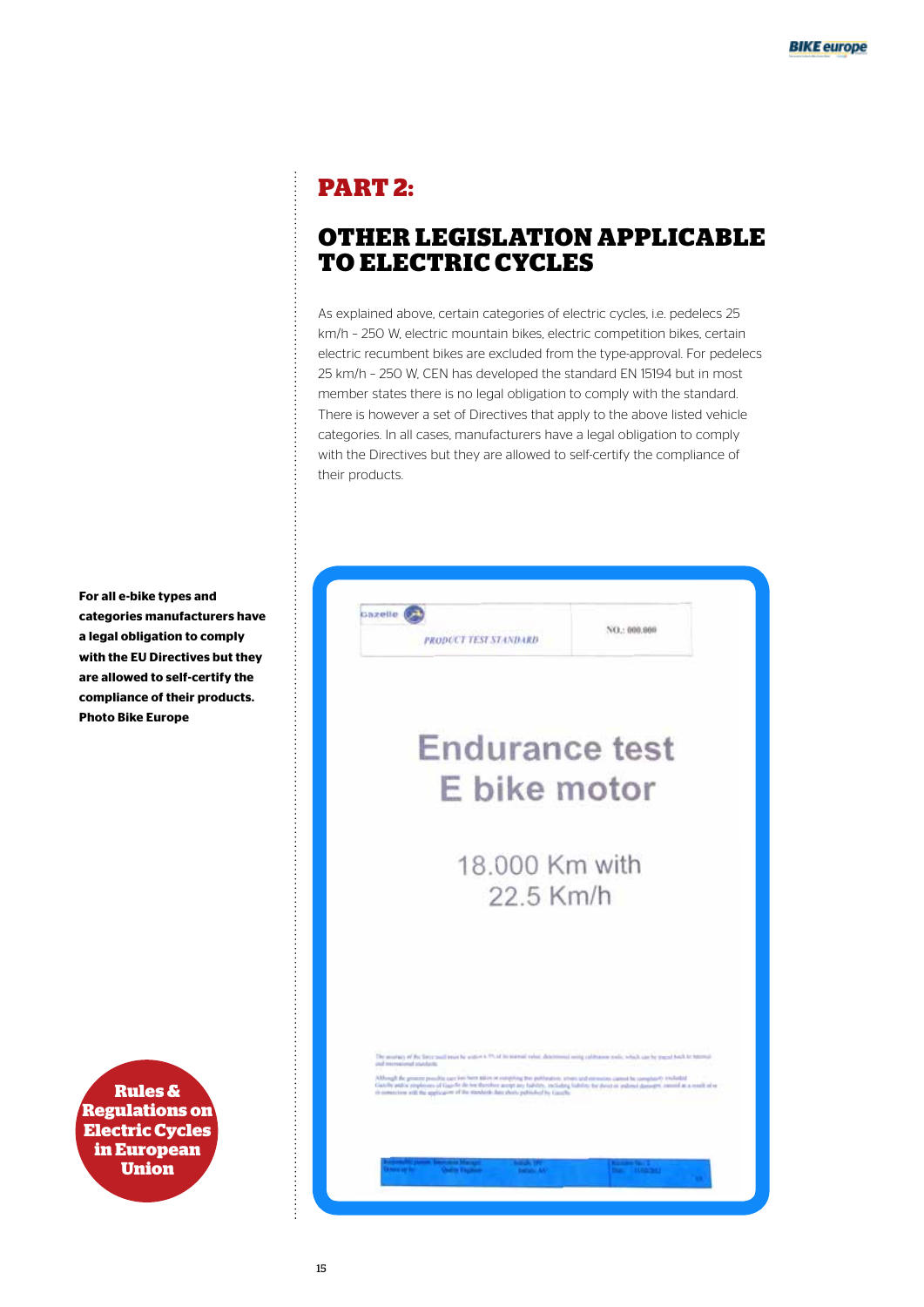### **1. GENERAL PRODUCT SAFETY DIRECTIVE**

The [General Product Safety Directive \(GPSD\) 2001/95/EC](http://eur-lex.europa.eu/legal-content/EN/ALL/?uri=CELEX:32001L0095) aim is to ensure that only safe products are made available on the market.

The GPSD applies in the absence of other EU legislation, national standards, Commission recommendations or codes of practice relating to safety of products. It also complements sector specific legislation.

Manufacturers must inform consumers of any risks associated with the products they supply. They also have to make sure any dangerous products present on the market can be traced so they can be removed to avoid any risks to consumers.

Member States, through their appointed national authorities are responsible for market surveillance. They check whether products available on the market are safe, ensure product safety legislation and rules are applied by manufacturers and business chains and apply sanctions when necessary. Member States should also send information about dangerous products found on the market to the Rapid Alert System [\(RAPEX\). T](https://ec.europa.eu/consumers/consumers_safety/safety_products/rapex/alerts/)his is a cooperation tool enabling rapid communication between EU, EEA authorities about dangerous products to be able to trace them everywhere on the European market. Third countries like China and international institutions are also involved.

### **2. MACHINERY DIRECTIVE**

Article 2 of [Directive 2006/42/EC on Machinery s](http://eur-lex.europa.eu/legal-content/en/TXT/?uri=CELEX:32006L0042)tipulates that vehicles which are subject to type-approval are excluded from the Machinery Directive. This implies that electric cycles which are not subject to typeapproval are included in the Machinery Directive. This is the case for 25 km/h – 250 pedelecs, electric mountain bikes, electric competition bikes and certain recumbent bikes.

This Directive contains a list of essential health- and safety requirements related to the design and construction of machinery, i.e. pedelecs. Vehicles may only be placed on the market and/or put into service if they comply with these requirements.

For quite a number of years now, CEN TC 333 'Cycles' has been working on the review of EN 15194 to ensure that all obligations resulting from the Machinery Directive are covered by the standard. When the review is completed, a reference to the new standard will be published in the Official Journal. This will turn EN 15194 into a harmonised standard under the Machinery Directive. That means that if a pedelec complies with EN 15194, it will be presumed to comply with Directive 2006/42/EC. The publication of the revised standard is now announced for the summer of 2017. In the meantime, the European Commission is reviewing the Machinery Directive. But because of the harmonization of EN 15194 under the Machinery Directive, this exercise is not expected to have any effect on electric cycles subject to the Directive.

**Rules & Regulations on Electric Cycles in European Union**

The Machinery Directive holds a few additional administrative obligations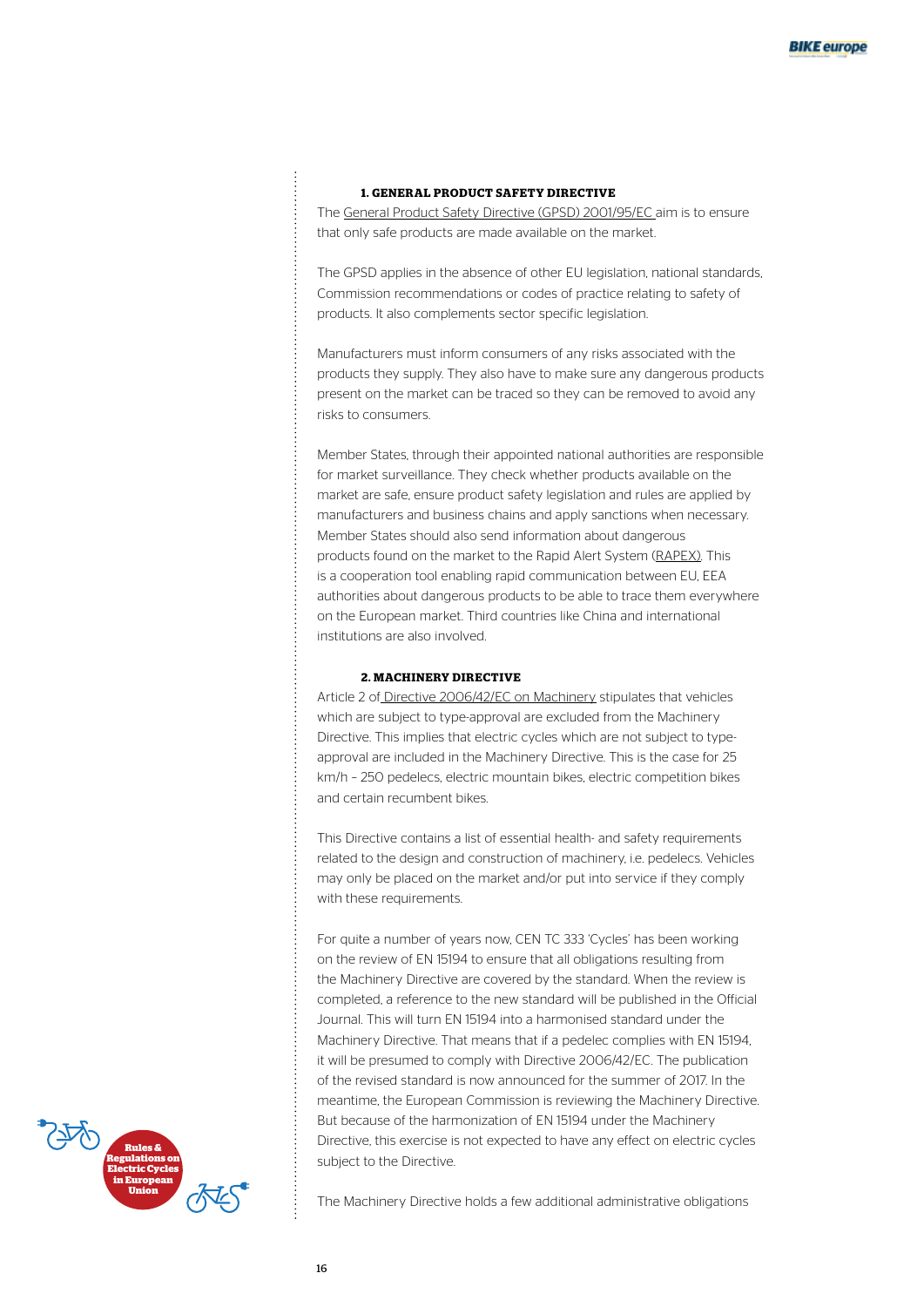for the manufacturers. They have to have a complete technical file on the product available. Furthermore, they have to supply the pedelec with an EC Declaration of Conformity, the particulars of which are specified in Annex II of the Directive. The vehicle must have a CE conformity marking with the initials "CE". The CE marking shall be affixed to the pedelec visibly, legibly and indelibly in the immediate vicinity of the name of the manufacturer or his authorised representative. This marking however, can only be affixed if the pedelec also conforms to the EMC-Directive and the RoHS Directive.

Finally, in addition to the CE marking, the pedelec must be marked visibly, legibly and indelibly with the following minimum particulars:

- The business name and full address of the manufacturer and, where applicable his authorised representative
- Designation of the pedelec
- Designation of series or type
- Serial number, if any
- The year of construction, that is the year in which the manufacturing process is completed.

The manufacturer has to certify himself that his products comply with the Machinery Directive.

[Here](http://ec.europa.eu/DocsRoom/documents/9483/attachments/1/translations) you can find a comprehensive guide on the application of the Machinery Directive in all EU languages.

### **3. ELECTROMAGNETIC COMPATIBILITY DIRECTIVE**

All electric devices influence each other when interconnected or close to each other. Sometimes one may observe interference between a TV set, a mobile phone, a radio and a nearby washing machine or electrical power lines. The purpose of electromagnetic compatibility (EMC) is to keep all those side effects under reasonable control.

All electric cycles excluded from type-approval must comply with [Directive](http://eur-lex.europa.eu/legal-content/EN/TXT/?qid=1461936830934&uri=CELEX:32014L0030)  [2014/30](http://eur-lex.europa.eu/legal-content/EN/TXT/?qid=1461936830934&uri=CELEX:32014L0030) relating to electromagnetic compatibility. For all other electric cycles, the EMC requirements are in the type-approval legislation.

The Directive specifies legally-binding protection requirements. As for pedelecs 25 km/h – 250W, most of these requirements are covered by EN 15194. But compliance with EN 15194 does not automatically equal compliance with the EMC Directive.

The manufacturer has to certify himself that his product complies with the Directive and for that purpose he has to apply his own methodology. He should prepare technical documentation to demonstrate evidence of compliance with the requirements and have that documentation available. He is also required to supply the vehicle with an EC Declaration of Conformity, the minimum content of which is specified in the Directive. He has to affix the CE marking. This however, cannot be done unless the product also complies with the Machinery and the RoHS Directive.

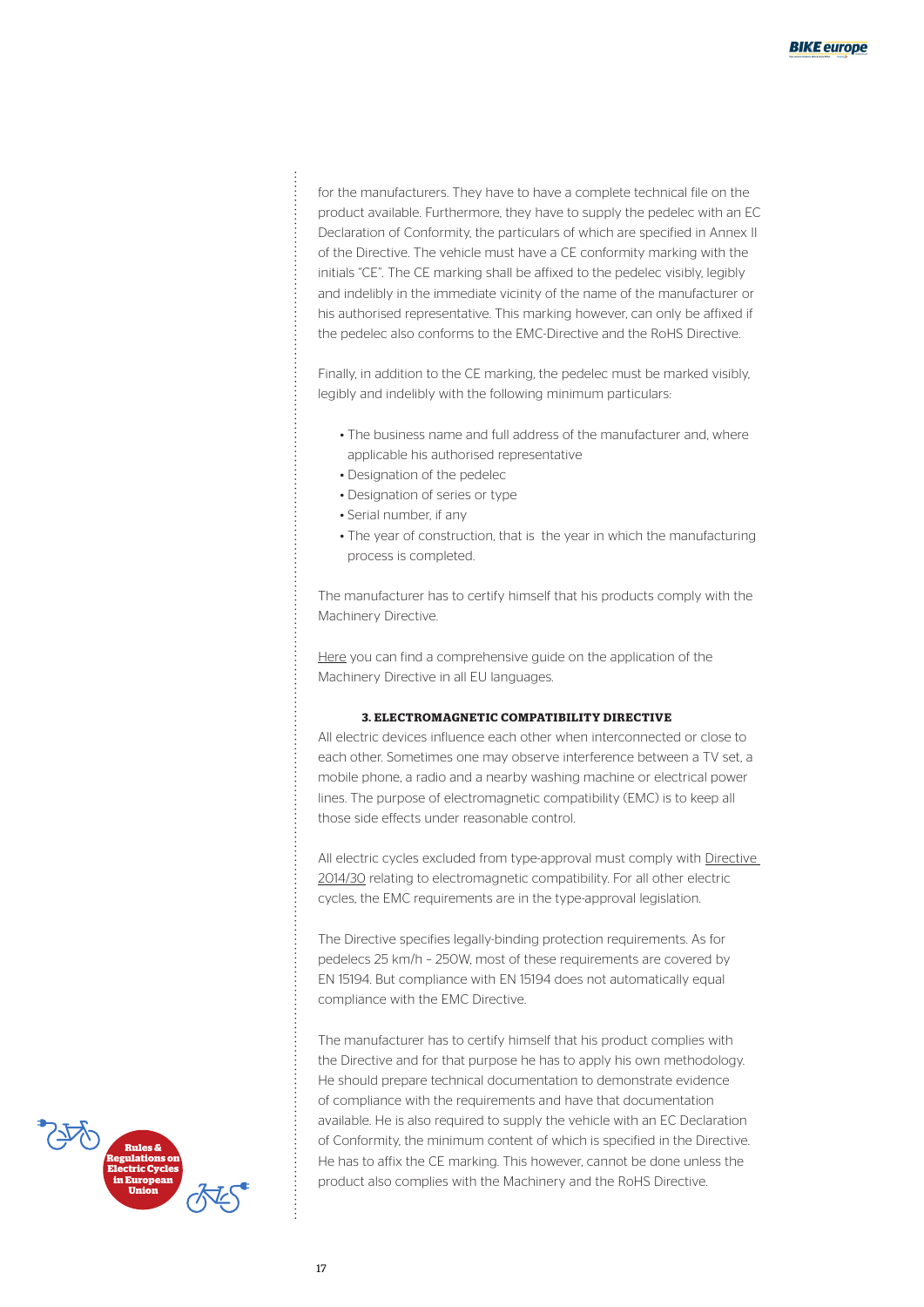The EMC Directive requires that products are identified by type, batch, serial number or any other information allowing for the identification of the vehicle. In order to facilitate traceability, the actual manufacturer needs to be identified by name and address. In case the manufacturer is located outside of the European Community, also the name and address of the authorised representative or (when neither are in the Community) the person responsible for placing the vehicle on the Community market needs to be noted. This information must accompany the vehicle.

Next to the EMC Directive, the EN 15194 has some additional marking requirements for electrical and electronic sub-assemblies (ESAs), except for cables. They shall bear the following indelible and clearly legible markings: make or name of the manufacturer of the ESAs and their components and trade description.

#### **4. RoHS Directive**

[Directive 2011/65/EC o](http://eur-lex.europa.eu/legal-content/EN/TXT/?uri=CELEX:32011L0065)n the restriction of the use of certain hazardous substances in electrical and electronic equipment also excludes vehicles subject to type-approval and therefore includes all electric cycles excluded from type-approval.

As a result, vehicles that have to comply with the Directive may not contain any lead, mercury, cadmium, hexavalent chromium, polybrominated biphenyls (PBB) or polybrominated diphenyl ethers (PBDE).

The manufacturer has to certify that his product complies with the RoHS Directive by means of a CE marking. This however, cannot be done unless the product also complies with the Machinery and the EMC Directive. In order to comply with the RoHS Directive, the manufacturer also has to draw up technical documentation, carry out an internal production control procedure and provide for a Declaration of Conformity.

### **5. Low Voltage Directive**

Point 4.2.4 of EN 15194 on the battery charger stipulates that both integrated and external battery chargers of pedelecs 25 km/h – 250W must be tested according to the requirements of th[e Low Voltage Directive.](http://eur-lex.europa.eu/legal-content/EN/TXT/?qid=1458139617099&uri=CELEX:32014L0035)  Therefore, manufacturers who wish to comply with EN 15194 have to supply their pedelecs with chargers that comply with the Low Voltage Directive.

Again, the manufacturer has to provide for the required technical documentation and carry out an assessment procedure as described in Annex III of the Directive. On the product he must mention a type, batch or serial number and he has to indicate his contact details. The charger must be accompanied by instructions and safety information in the language of the consumer. If his product complies with the Directive, he must apply the CE marking.

### **6. Battery Directive**

The European Union has put legislation in place to ensure the collection and recycling of both batteries and vehicles. The Battery Directive applies to all electric cycles. The WEEE Directive only applies to two-wheel vehicles which are not included in the type-approval.

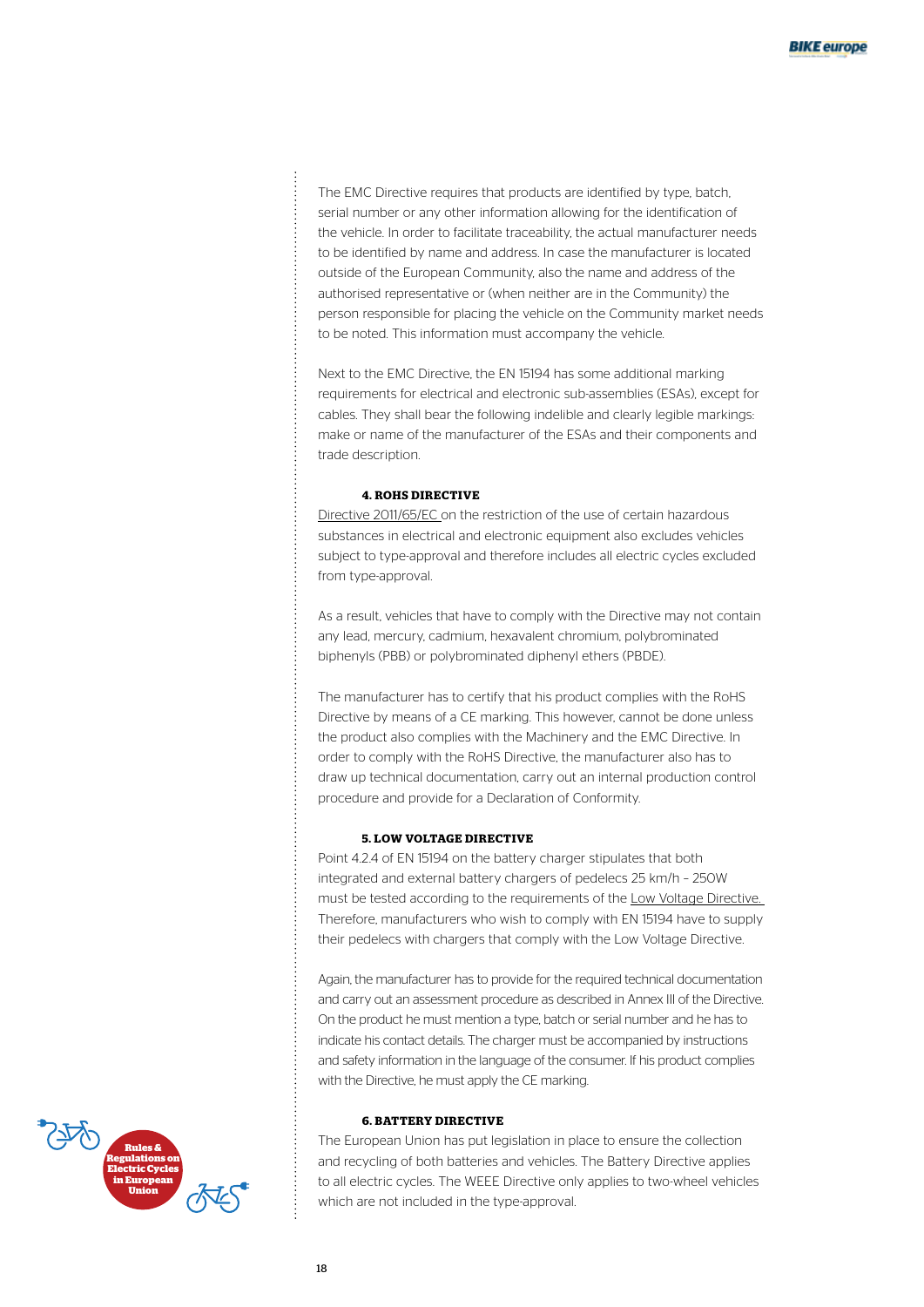Batteries may contain metals such as zinc, copper, manganese, lithium and nickel, which present a risk to the environment and human health if they are incorrectly disposed of. Consequently, the collection, recycling, treatment and disposal of batteries and accumulators are ruled at European level b[y Directive 2006/66/EC](http://eur-lex.europa.eu/legal-content/en/ALL/?uri=CELEX:32006L0066), also known as the Battery Directive.

This Directive also prohibits the placing on the market of most batteries and accumulators with a certain mercury or cadmium content.

The Directive applies to all batteries and therefore also includes the Lithium Ion (Li-ion) batteries commonly used in electric bicycles. These are classified as "industrial batteries". Such batteries may no longer be incinerated or disposed of in landfills.

The Battery Directive establishes one framework for the collection and recycling of batteries in all member states. It also sets out minimum rules for the functioning of national collection and recycling schemes, in particular for the financing of these schemes by the producers. It is up to the battery producers to finance the cost of the collection, treatment and recycling of waste batteries. Although they may organize everything themselves, most producers will use the services of the national collection scheme.

[Here](http://www.eucobat.eu/about-us/members) is an overview of these national collection schemes. Also, this website offers short and very comprehensible e-learning courses that deal with all different battery aspects including collection, storage and discarding endof-life and damaged batteries. These courses are highly recommended to electric bicycle dealers.

The producer is the person in a Member State who supplies or makes available to a third party, batteries (including those incorporated into vehicles) in that same Member State for the first time on a professional basis. This definition applies irrespective of the selling technique used and irrespective of whether the batteries are made available in return for payment or free of charge. This includes import into the European Union.

The following specific measures apply to industrial batteries:

- Producers must be registered in the national register of all Member States where they place batteries on the market for the first time. If for instance, the manufacturer of the battery in an electric bicycle or the manufacturer of the electric bicycle or his representative are not registered nationally, the dealer will be considered to be the producer of the battery and will be held responsible.
- Producers of industrial batteries or third parties acting on their behalf have an obligation to take back waste industrial batteries
- Industrial batteries have to be readily removable from electric bicycles. If the battery is integrated in the bicycle, it has to be accompanied by instructions showing how the batteries can be safely removed and who is the best person to do this.
- Batteries must be labelled with a crossed out wheeled bin and chemical symbols indicating the heavy metal content of the battery.

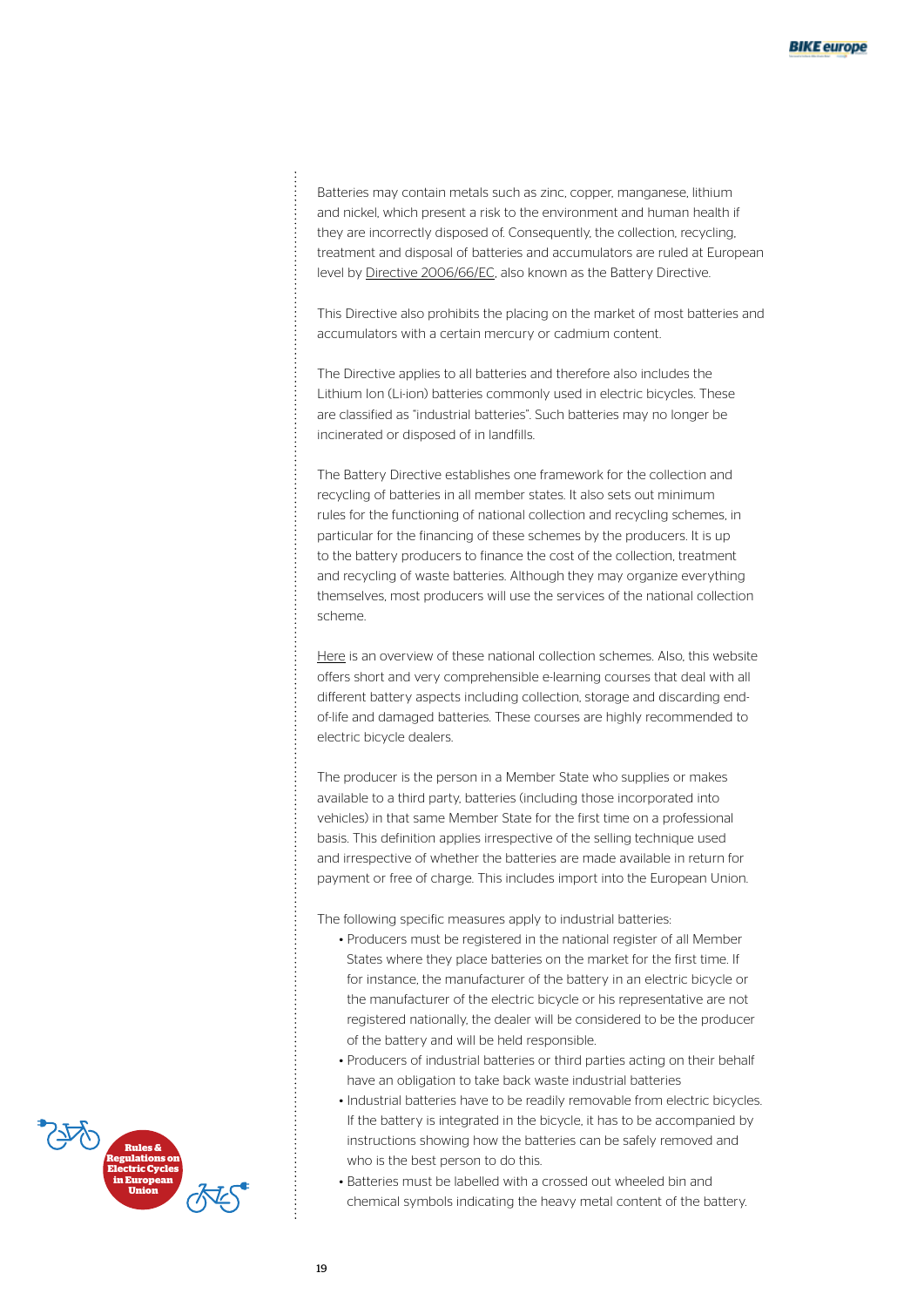• All collected industrial batteries must be recycled. Industrial batteries may not be disposed of in landfills or by incineration. Since September 2011, battery recycling processes must meet minimum recycling efficiencies of and 50% for lithium-ion batteries.

The producer's obligation to take back waste batteries has some very concrete and practical implications for his dealers. The producer must offer the possibility to collect these batteries through the dealers he works with. For this collection, the dealers have to carefully follow safety procedures:

- Put waste batteries in a dedicated container that will be supplied by the national collection scheme the producer works with.
- Cover the poles with tape and wrap the batteries in transparent plastic foil or a plastic bag so that, when they are sorted, it is visible if a battery is damaged.
- Place the container in sight of staff, in a dry, cool and well-ventilated environment.
- Avoid mixing lithium-ion batteries with other batteries as well as with other conductive or inflammable materials.
- Make sure batteries are never left in the wet or outside unprotected.
- Do not put damaged batteries in the container for waste batteries. They cannot be transported in the same way as waste batteries. You should ask your national collection scheme for instructions.

Recently, the European Commission has put the Battery Directive through a so-called fitness check. That has shown that the Directive is now fully transposed in national law and that collection rates for batteries are high. However, there appear to be a few shortcomings.

The check has shown that the growing use of Li-Ion batteries in electric vehicles is not yet properly addressed. For these batteries re-use rules would be useful, as they will still have 80% capacity at the end of life of the vehicle. Further challenges will need to be addressed stemming from the lack of recycling facilities. Moreover, the current methodology for recycling efficiency appears to be not fully in line with the Battery Directive goals, particularly for the recycling of Li-ion batteries, as 50% recycling efficiency target does not guarantee the recycling of hazardous and scarce materials.

Another problem that became apparent through the health check is the double charging for WEEE collection and batteries incorporated in WEEE, which creates unnecessary costs for producers and consumers.

Finally, the definition of "producer" differs between the Battery Directive and the WEEE Directive, which complicates the enforcement of the two laws, especially when it comes to Internet sales. According to the current definitions, dealers are not obliged to register EEE sold over the Internet but are obliged to register batteries incorporated in these EEE, which leads to confusion and misreporting. A harmonisation of the definitions of "producer", "distributor", "placing on the market" and "making available on the market" in all two Directives would solve this problem. [Read more about battery collection and recycling rules.](http://ec.europa.eu/environment/waste/batteries/)

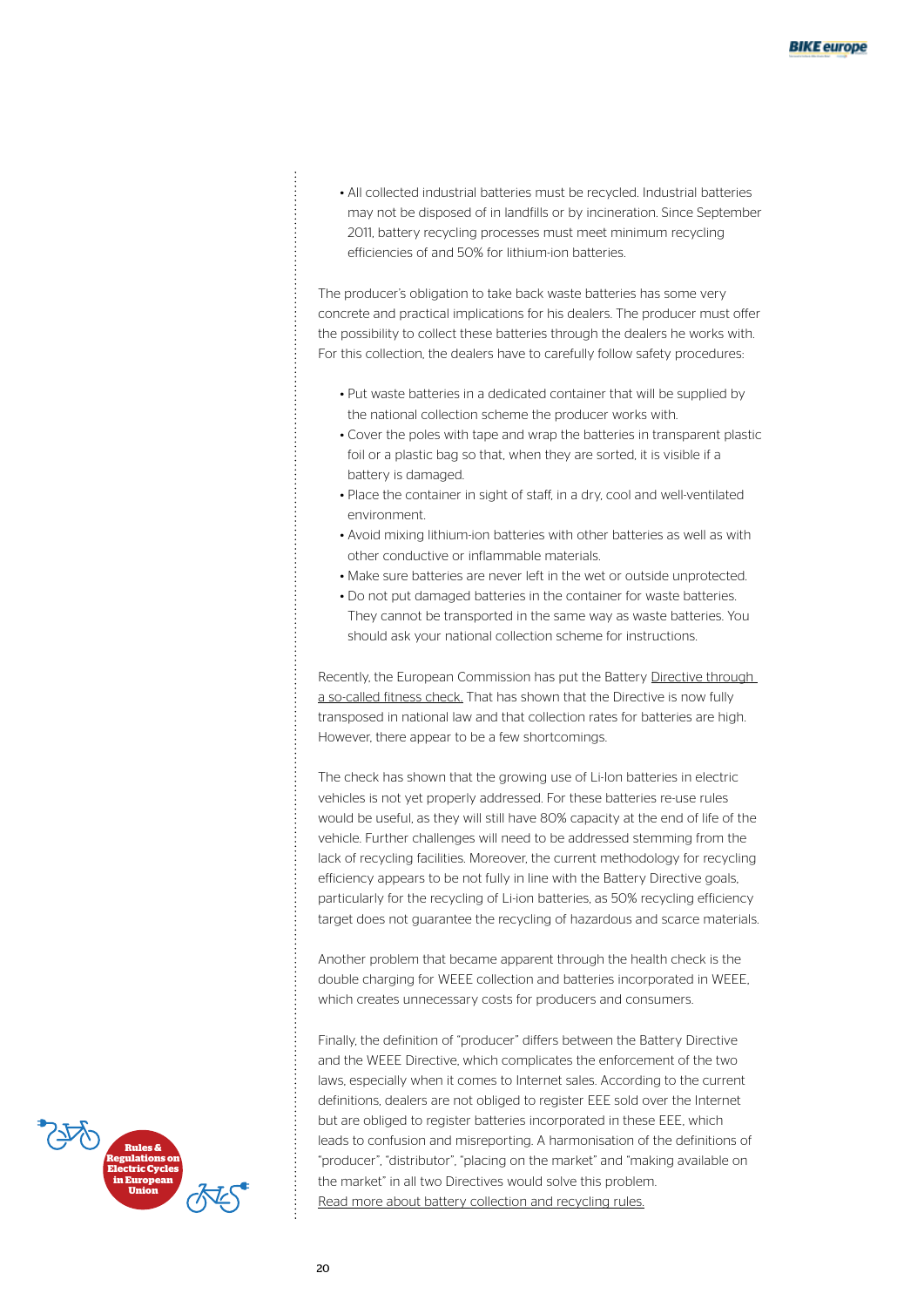### **7. WEEE Directive**

[Directive 2012/19/EU o](http://eur-lex.europa.eu/legal-content/EN/TXT/?qid=1493724273731&uri=CELEX:32012L0019)n waste of electrical and electronic equipment (WEEE) is aimed at improving the collection and recycling of the said waste. The objective of this Directive is to protect the environment and public health by preventing or reducing the adverse impacts of WEEE and by reducing overall impacts of resource use, thus contributing to sustainable development. All two-wheel vehicles which have been excluded from typeapproval are explicitly included in the scope of this Directive.

As a result of this Directive, private EEE users should have the possibility to return WEEE free of charge to the distributor. When supplying a new product, distributors must accept to take back such waste at least free of charge on a one-to-one basis as long as the equipment is of equivalent type and has fulfilled the same functions as the supplied equipment.

The producers are responsible for taking back the WEEE from the distributors. For that purpose, they should be able to choose to fulfil this obligation either individually or by joining a collective scheme.

In other words, if a customer buys a new electric bike, the dealer has the obligation to take back his old electric bike, whilst the manufacturer has to arrange for taking it back from the dealer and recycling it.

'Producer' means any natural or legal person who, irrespective of the selling technique used, including distance communication is:

- established in a Member State and manufactures EEE under his own name or trademark, or as EEE designed or manufactured and markets it under his name or trademark within the territory of that Member State
- established in a Member State and resells within the territory of that Member State, under his own name or trademark, equipment produced by other suppliers, a reseller not being regarded as the 'producer' if the brand of the producer appears on the equipment
- established in a Member State and places on the market of that Member State, on a professional basis, EEE from a third country or from another Member State; or sells EEE by means of distance communication directly to private households or to users other than private households in a Member State, and is established in another Member State or in a third country.

Producers or their authorised representative, including those supplying EEE by means of distance selling, must be registered in every member state in which they sell. This registration is different form the registration relating to the Battery Directive. For that registration, the producer has to provide, next to general administrative details, the following information:

- type of EEE (household or other than household equipment)
- brand name of EEE
- information on how the producer meets his responsibilities: individual or collective scheme, including information on financial guarantee
- selling technique used (e.g. distance selling)

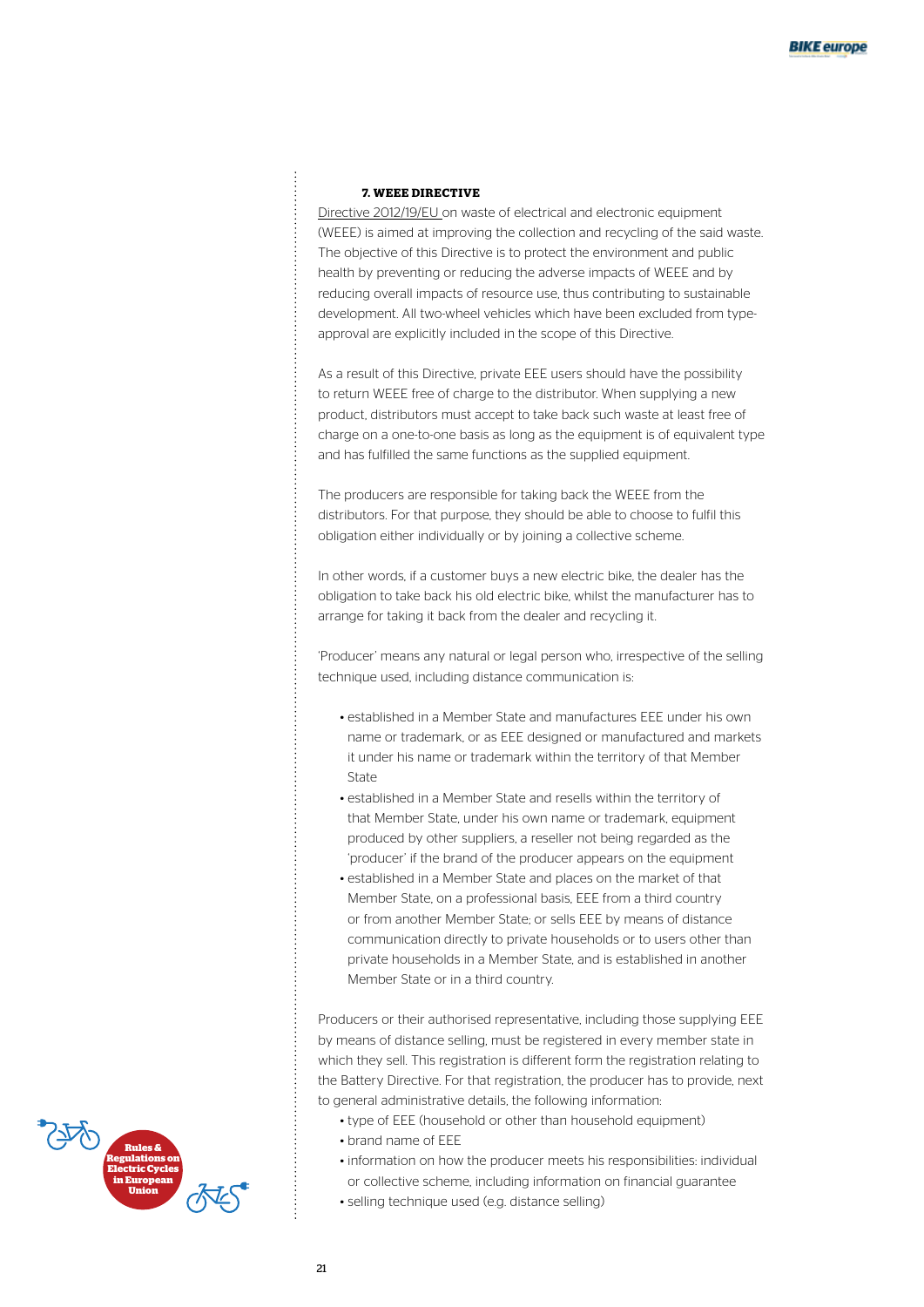- declaration stating that the information provided is true.
- quantity of EEE placed on the national market, by weight
- quantity, by weight, of waste of EEE separately collected, recycled (including prepared for re-use), recovered and disposed of within the Member State or shipped within or outside the Union.

Each Member State has to ensure the implementation of the 'producer responsibility' principle and, on that basis, ensure that a minimum collection rate is achieved annually. Since 2016, the minimum collection rate is 45%, calculated on the basis of the total weight of WEEE collected in a given year in the Member State concerned, expressed as a percentage of the average weight of EEE placed on the market in the three preceding years in that Member State. Member States must ensure that the volume of WEEE collected evolves gradually during the period from 2016 to 2019.

For each WEEE category, the Directive sets out minimum recovery targets. However, it remains unclear under which product category electric cycles fall.

[Read more about the European Commission's rules on WEEE.](http://ec.europa.eu/environment/waste/batteries/)

#### **8. REACH**

REACH is the [Regulation on Registration, Evaluation, Authorisation and](http://eur-lex.europa.eu/legal-content/EN/TXT/?uri=CELEX:32006R1907)  [Restriction of Chemicals. I](http://eur-lex.europa.eu/legal-content/EN/TXT/?uri=CELEX:32006R1907)t entered force on 1st June 2007. It streamlines and improves the former legislative framework on chemicals of the European Union.

REACH is aimed at ensuring a high level of protection of human health and the environment from the risks that can result from chemicals, at promoting alternative test methods, improving the free circulation of substances on the internal market and enhancing competitiveness and innovation.

As a result of REACH, the industry must assess and manage risks resulting from chemicals. REACH also obliges industry to provide the users with appropriate safety information. However, the legislation only applies to substances manufactured or imported above 100 tonnes per year.

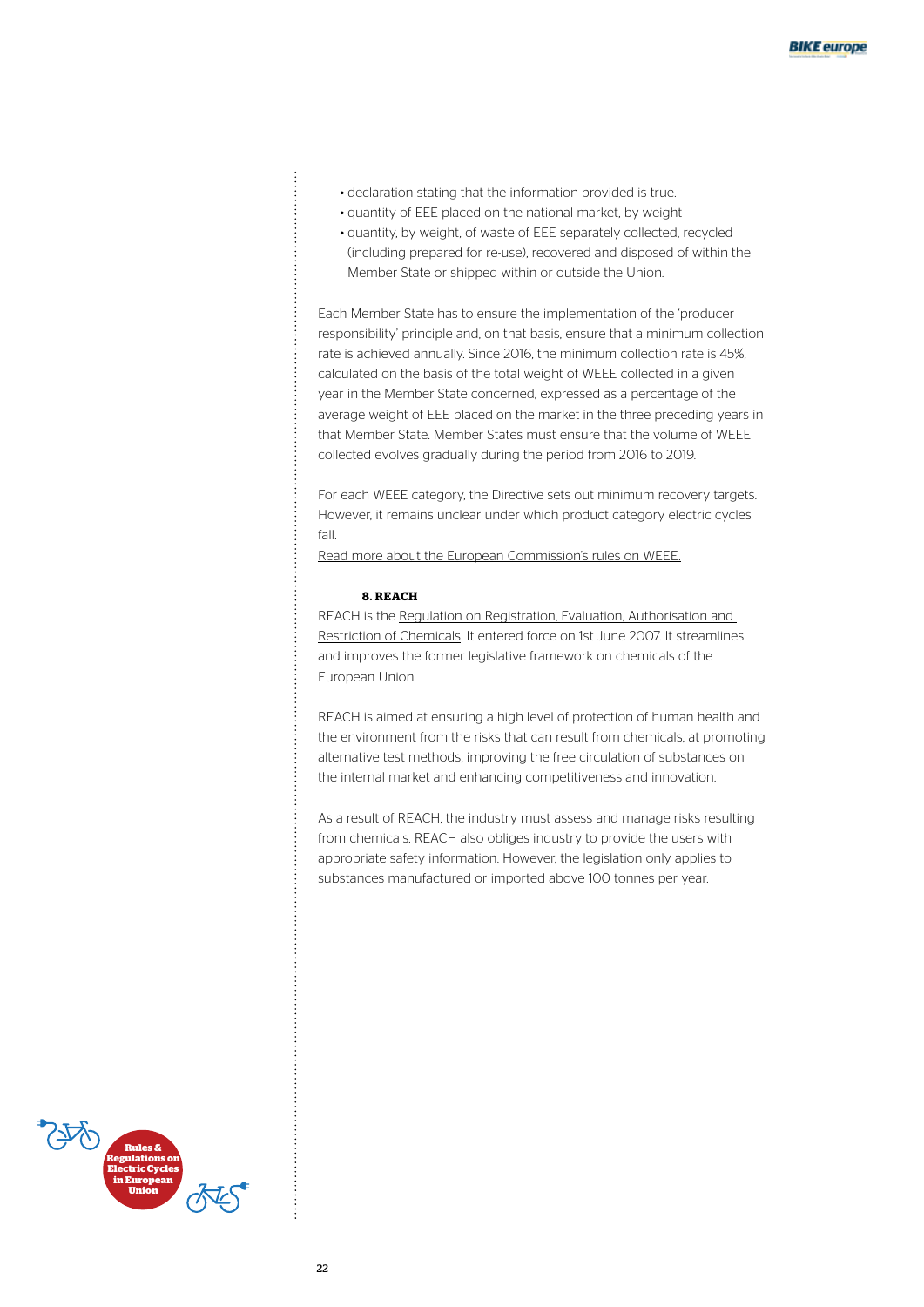### **PART 3:**

### **BATTERY TRANSPORTATION**

One of the major risks associated with the transport of batteries and battery-powered equipment is short-circuit of the battery as a result of the battery terminals coming into contact with other batteries, metal objects or conductive surfaces. Therefore, their transport is subject to very strict rules, which have been internationally harmonized.

Any Lithium-Ion battery over 100 Wh is classified as CLASS 9 - MISCELLANEOUS DANGEROUS GOODS under the dangerous good regulations for transport by road (ADR), by air (IATA & IACO) and by sea (IMDG). Lithium-Ion batteries for electric cycles are more than 100 Watthours. As a result, their transport has to comply with these regulations. The UN number for Lithium-Ion batteries is 3480, if contained in or packed with equipment 3481.

These rules do not only concern transport of batteries for instance from manufacturer to dealer, but all transport, except transport for private purposes. Firstly, to ship goods in the CLASS 9 category means that the battery needs to be tested in accordance with the UN Manual of tests and criteria, Part III, subsection 38.3.1.

Batteries manufactured, distributed or sold by major companies usually comply with the UN test requirements. However, certain replacement batteries, which are not OEM or aftermarket batteries but simply low-cost copies of those, may not have undergone the required tests. Untested batteries are consequently excluded from transport.



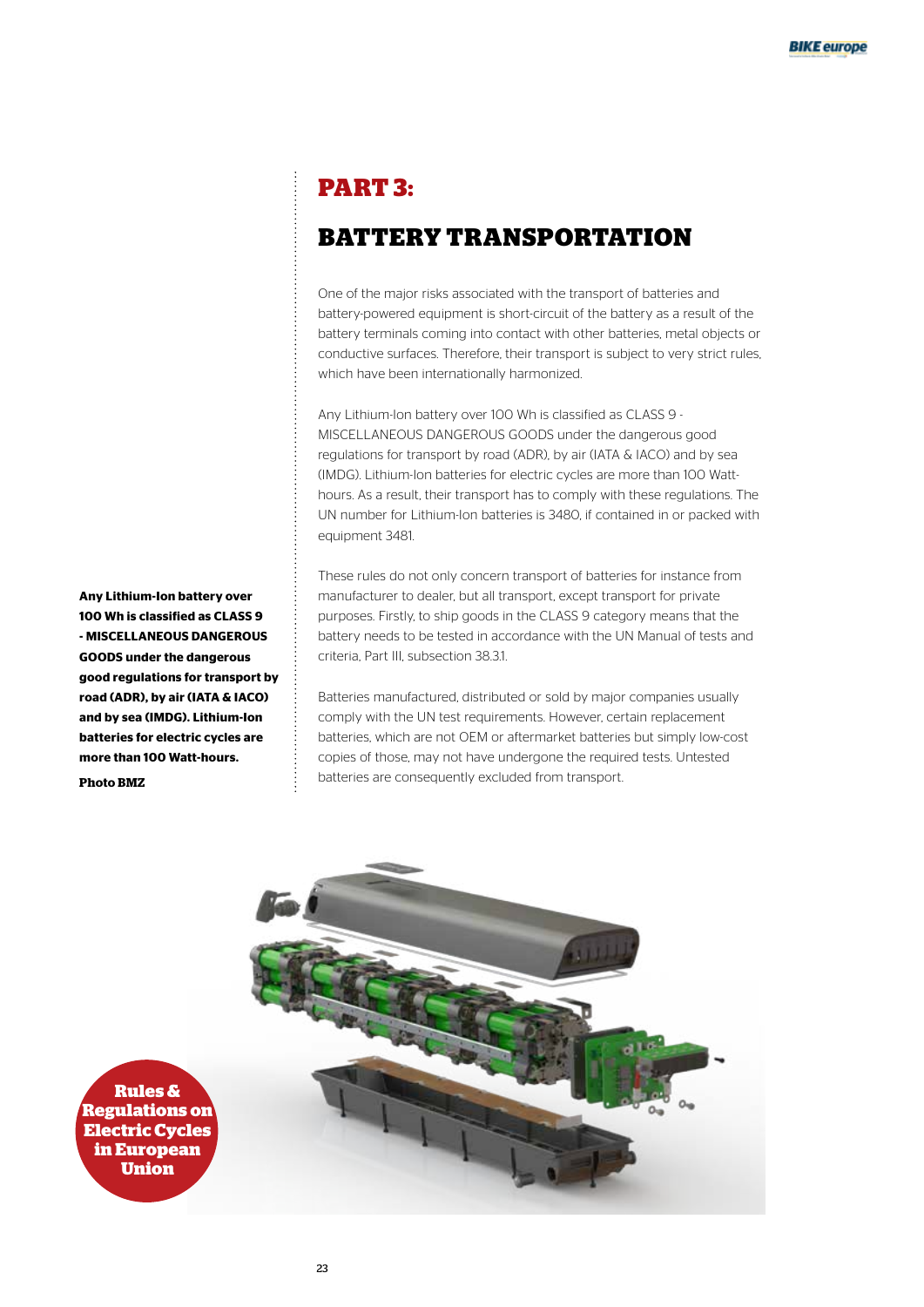Users of equipment powered by Lithium-Ion batteries should therefore be vigilant when buying replacement batteries from unknown sources, such as on markets or the web. The differences between genuine and copied battery types may not be visible but could be very dangerous; such untested batteries may have a risk of overheating or causing fires. As for the transport of Lithium-Ion batteries, very specific and strict procedures related to handling, packing, labelling and shipping need to be followed.

If any company handles, packs and labels dangerous goods, such as Lithium-Ion batteries at their own premises, a trained "Dangerous Goods Advisor" is required onsite to oversee that this is done in full compliance with the rules and to declare the goods safe to travel. If you have no member of staff which has received the above training, you must hire a specialist company to handle, pack and label the goods and to fill out a "Dangerous Goods Note". It is compulsory for Dangerous Goods shipments to be accompanied by this document.

There are also weight restrictions for the transport of batteries. A package shipped by air containing a lithium battery may not exceed 10kg gross. The weight limit per package shipped by road or sea is 30kg gross. If the lithium batteries are contained in a vehicle or packed with it, they are not required to have a Class 9 hazard label and there is no requirement for a Shipper's Declaration for Dangerous Goods for consignments of these batteries. Nevertheless, they must meet the packing instructions of the relevant transport regulations (ADR, IATA, IACO or IDMG). And, in the event of an incident involving these batteries, the incident reporting requirements apply.

Furthermore, only batteries that have successfully passed the test procedures of Part III, Sub-Section 38.3.1 of the UN Manual of Tests and Criteria qualify under this exception. This also applies to so-called "OEM" or "aftermarket" batteries. Any battery manufacturer or distributor should be able to provide documentation, confirming that the batteries have been so tested.

There will be occasions where a manufacturer may wish to have a defective or damaged battery returned for analysis. However, such batteries are prohibited from transport by air. This prohibition also applies to waste batteries and batteries being shipped for recycling or disposal. The rules for transport of defective, damaged and waste batteries by road or by sea are inconclusive and are currently being discussed in the relevant international committees.

Recharge, the European Association for Advanced Rechargeable Batteries proposes an e-book providing all information about UN transport regulation of Lithium batteries. It costs € 89 and you can find it here: [http://eur-lex.](http://eur-lex.europa.eu/legal-content/EN/TXT/?qid=1493724273731&uri=CELEX:32012L0019) [europa.eu/legal-content/EN/TXT/?qid=1493724273731&uri=CELEX:3201](http://eur-lex.europa.eu/legal-content/EN/TXT/?qid=1493724273731&uri=CELEX:32012L0019) 2L0019

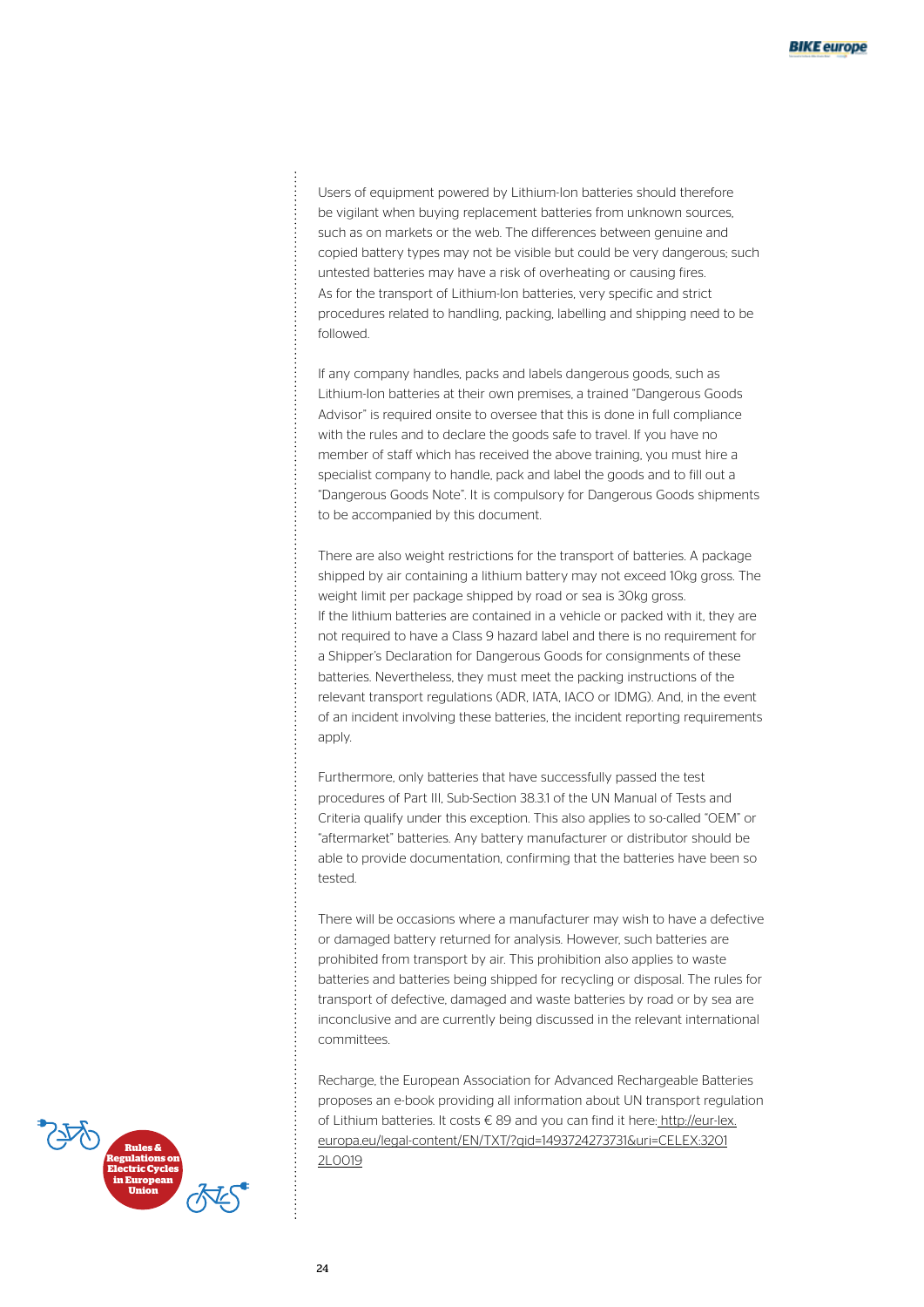### **PART 4:**

### **TERMS OF USE FOR ELECTRIC CYCLES**

In the previous part, we have explained in detail the technical rules that apply to different categories of electric cycles. These rules have been harmonized, which means that they are the same in all EU member states. This harmonization ensures the free movement of goods, one of the basic principles of the Single Market. Harmonized technical rules allow manufacturers to produce one and the same product for all 28 member states.

Most of the rules governing the use of electric cycles however have not been harmonized. In the main, they still belong to the competence of the member states and that creates problems. This concerns the rules governing:

- Helmet obligations
- Number plate
- Insurance
- Traffic code
- Age limits
- Driving licenses
- Fiscal/financial incentives



**Most of the rules governing the use of electric cycles have not been harmonized. In the main, they still belong to the competence of the member states. For example member states may decide for themselves whether road users need to wear helmets. Photo Stromer**

**Rules & Regulations on Electric Cycles in European Union**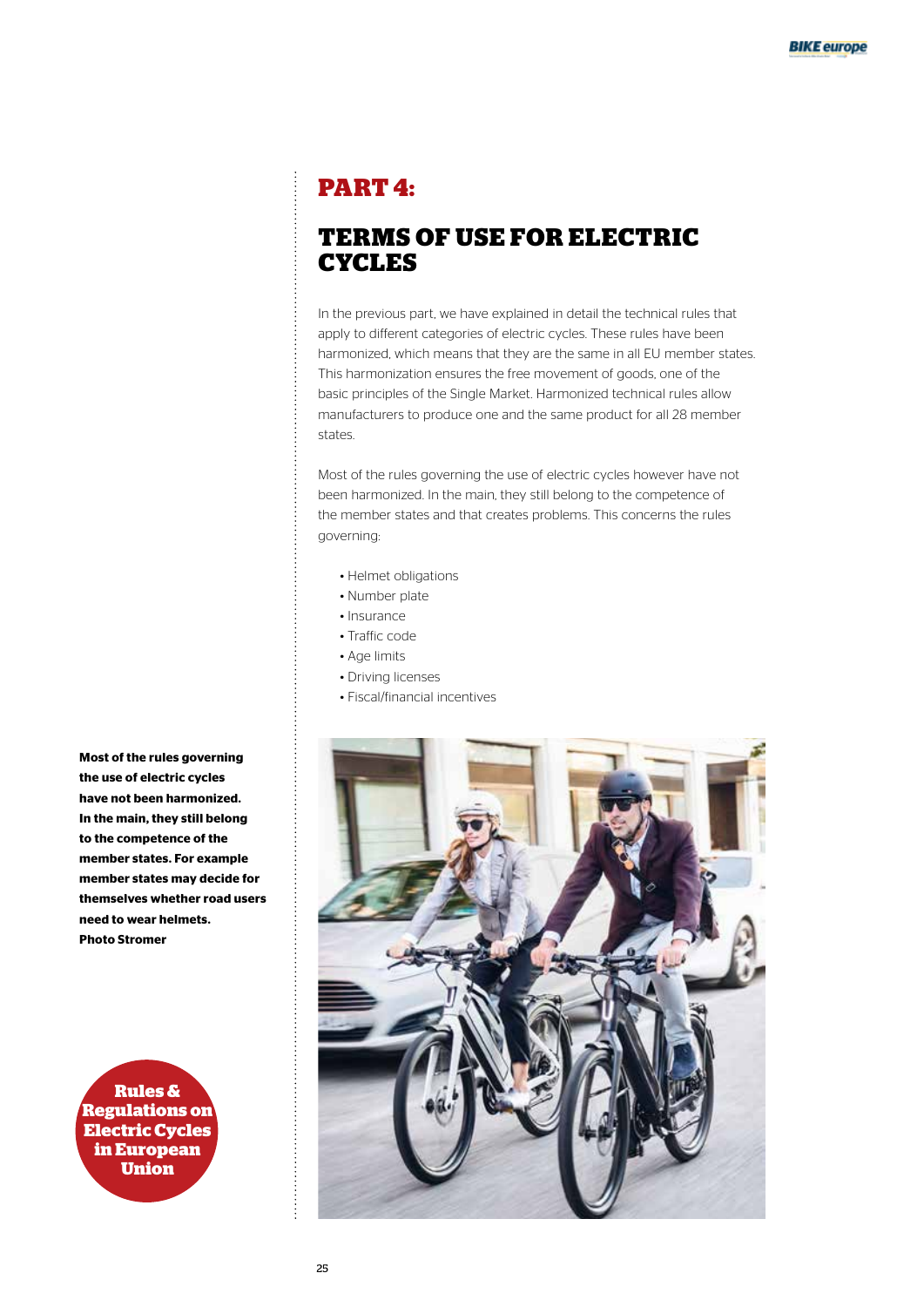### **1. HELMET OBLIGATIONS**

Member states may decide for themselves whether road users need to wear helmets on certain categories of vehicles. None of the member states have imposed helmet obligations on adult users of conventional bicycles. Consequently, 25 km/h-250W pedelec users are also exempted from wearing a helmet.

Speed pedelecs however are categorized as "mopeds" and most member states, if not all, have compulsory helmet wear for mopeds. What's more moped users must wear helmets that comply with the standard for motorcycle helmets. These are too heavy and offer insufficient ventilation to be comfortable for speed pedelec users, who are still pedalling and therefore perspire. Besides, there has been no scientific research into the necessity for speed pedelec users to wear a helmet nor into what type of helmet they would require.

Member states do have the competence to issue specific helmet rules for pedelecs and that is exactly what for instance Belgium has done. Since 2016, speed pedelec users are allowed to use a bicycle helmet instead of a moped helmet.

The Netherlands have dealt with the issue differently. The transport department has not changed the moped helmet requirement for speed pedelec users. But, in the meantime, the Dutch standardization organization NEN has developed the standard NTA 8776. Since 1st January 2017, Dutch speed pedelec users may choose between a motorcycle helmet or a NTA 8776 certified helmet.

As for electric cycles in category L1e-A, it appears that very few member states have decided on the terms of use for this new category. One exception to that rule is Belgium, where the transport minister has decided that L1e-A cycles are subject to the same terms of use as conventional bicycles. This means that they may be used without a helmet and that they fall under the same traffic rules as bicycles.

#### **2. NUMBER PLATES**

The decision as to whether L1e-A and L1e-B electric cycles must have a number plate also lies with the member states. The type-approval only defines minimum dimensions for the plate but does not impose the use of it.

In Belgium, the transport department has introduced in the traffic code a new vehicle category specifically for speed pedelecs. This decision made it possible to also introduce a specific number-plate for speed pedelecs. It starts with the letter "S" and it is smaller than its moped counterpart.

The introduction of the obligation for speed pedelecs to have a number place has revealed the abuse in the field of type-approval. Large numbers of speed pedelecs have not been type-approved and continue not to be type-approved. As a result, the vehicles are being sold without COC. When the customer tries to obtain a number plate for his vehicle, the absence of

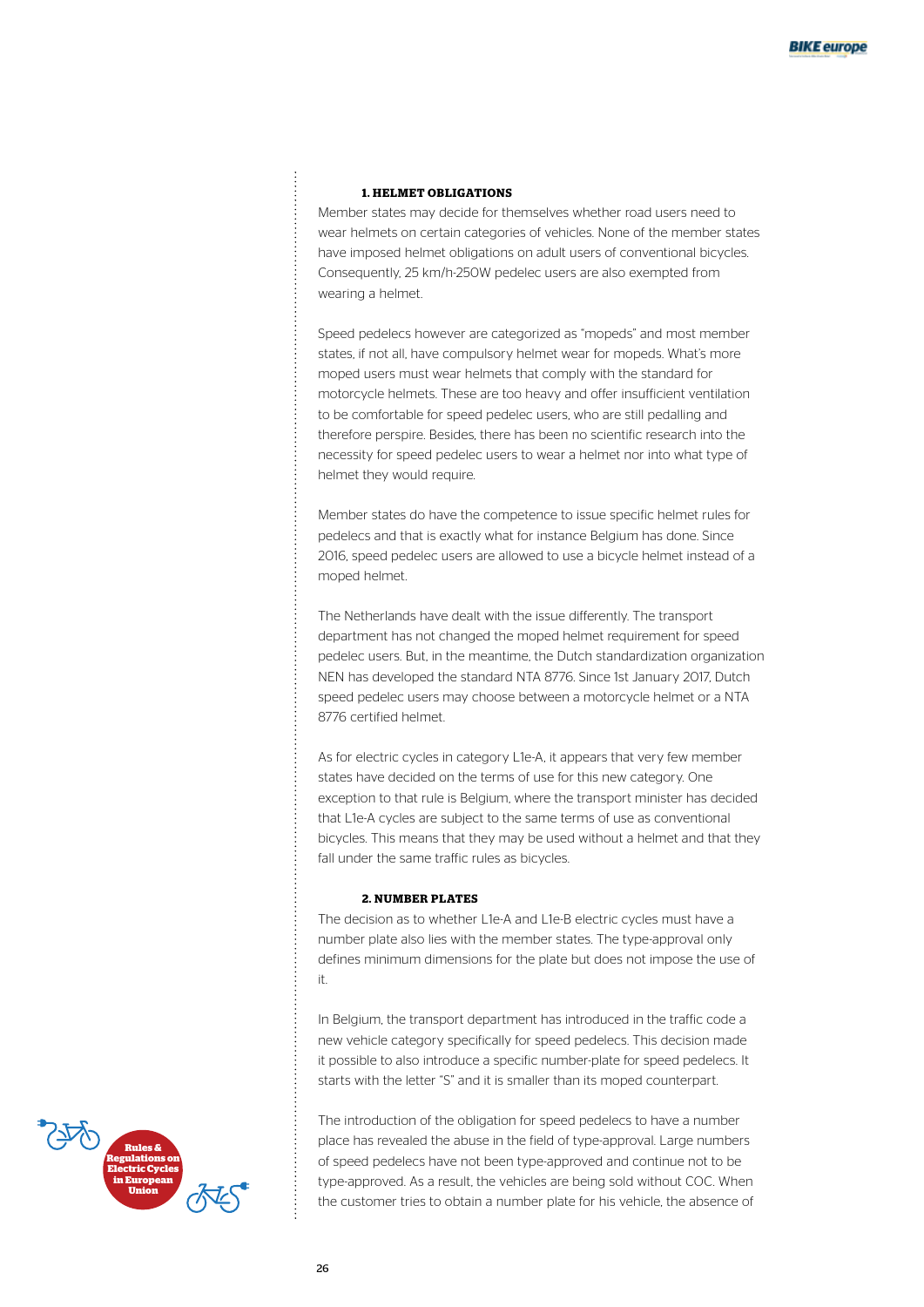the COC, brings to light that he has bought an illegal vehicle. The customers have the right to demand for the manufacturer to take back the vehicle and to be compensated or to take the necessary measures to make the vehicle legal.

### **3. INSURANCE**

The insurance issue is one of the most complex issues relating to electric bicycles. There is a European harmonized [Directive 2009/103,](http://eur-lex.europa.eu/legal-content/EN/TXT/?uri=CELEX%3A32009L0103) which imposes insurance against civil liability in respect of the use of motor vehicles. However, the definition of "vehicle" in this Directive causes problems: "*'vehicle' means any motor vehicle intended for travel on land*  and propelled by mechanical power, but not running on rails, and any trailer, *whether or not coupled".*

In Belgium for instance, this definition has led to the interpretation that pedal assisted cycles are outside the scope of the above Directive and therefore do not require a motor vehicle insurance. These cyclists should be covered by their general family insurance. As a result, some insurers state that speed pedelecs, because of their pedal assistance, do not require a motor vehicle insurance. Consequently, in those member states which apply strict liability, they would also enjoy this privilege. This means that in the case of an accident, which also involves a vehicle subject to motor vehicle insurance, the latter insurance will always compensate the socalled vulnerable road user, irrespective of who was at fault. Other insurers interpret the categorization of speed pedelecs as "mopeds" as an obligation to have motor vehicle insurance. In this case, strict liability would not apply. Furthermore, there is a lot of discussion about pedal assisted cycles equipped with a walk assist of maximum of 6 km/h. This feature would make the pedelecs, including the 25 km/h – 250W, subject to the motor vehicle insurance obligation. Following all this, the situation in Belgium is extremely unclear, whereas the Netherlands has a clear obligation for speed pedelec users to take on a motor vehicle insurance. Therefore, Dutch speed pedelec users do not enjoy the privileges of strict liability.

Insurance is another aspect which reveals type-approval abuse since consumers have to present a COC to obtain an insurance.

#### **4. TRAFFIC CODE**

If member states have not developed specific provisions for speed pedelecs, then they are subject to the same traffic rules as conventional mopeds. This has important consequences for the position of speed pedelecs on the road. For instance, some member states allow mopeds on cycle paths, others explicitly ban mopeds from cycle paths. If speed pedelecs have no specific status, they must follow the rules for mopeds. This regime applies in the Netherlands where, in some cases, mopeds are allowed on cycle paths. If mopeds may go on a cycle path, then speed pedelecs are allowed as well, but a prohibition for mopeds also includes speed pedelecs. In those cases, they have to go on the road and mix with car- and truck-traffic.

As explained, Belgium has created a separate speed pedelec category in the traffic code. This decision made it possible to issue specific traffic rules

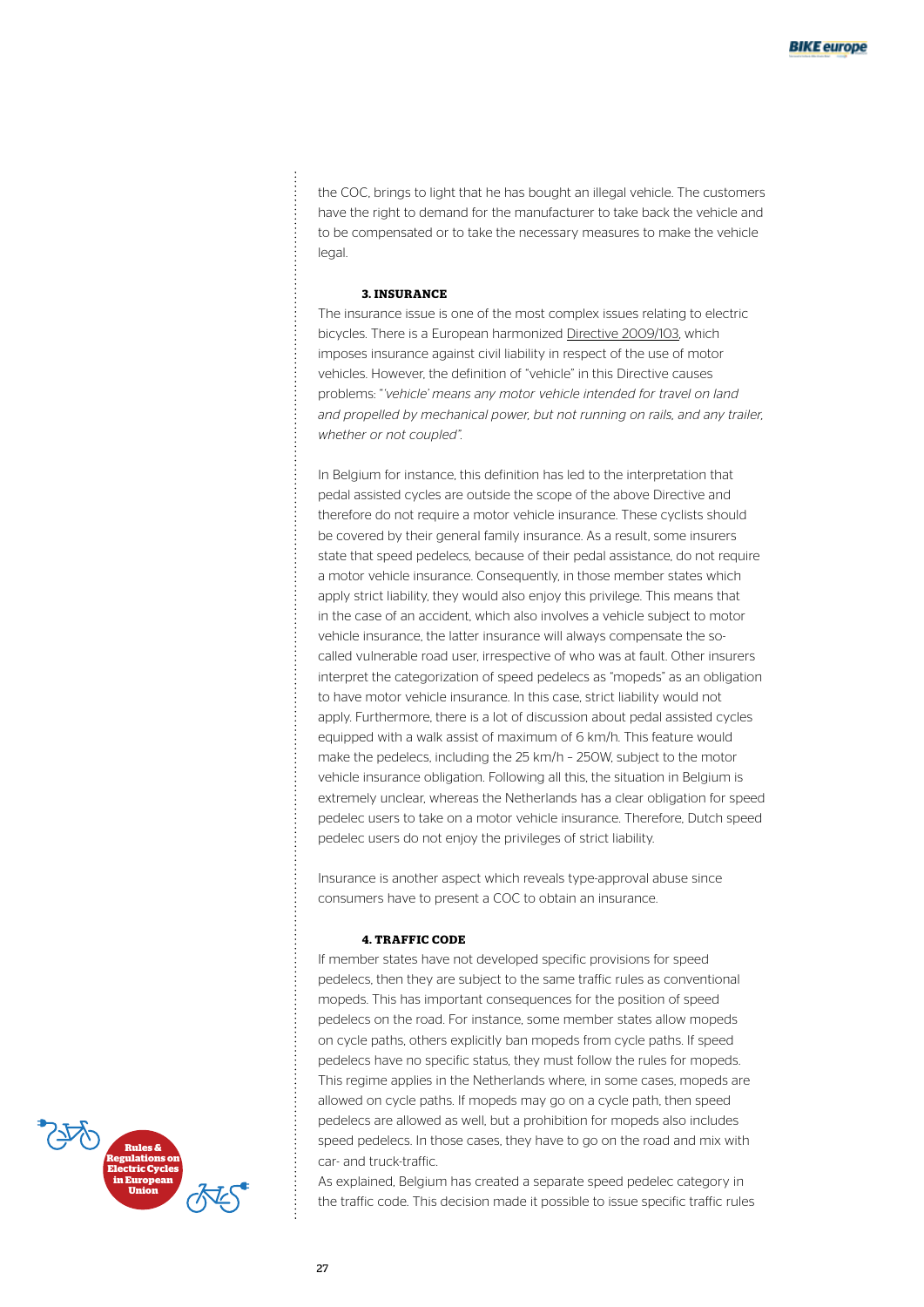for speed pedelecs. They may be subject to the same rules as conventional bicycles on condition that the road managing authority takes an explicit decision and provides in the necessary traffic signs to make that clear. So, if the road managing authority decides so, speed pedelecs may be allowed on cycle paths, in both directions of one-way streets, on cycling highways, in cycling streets, … and they may benefit from other cycling advantages such as turning right at a red traffic light.

### **5. DRIVING LICENCE AND AGE LIMITS**

25 km/h-250 W pedelecs are not subject to a driving license. Member states may however impose an age limit on the use of these vehicles. The UK for instance has decided that riders should be at least 14 years old.

Electric cycles in the type-approval are subject to the European harmonized [Directive 2006/126 o](http://eur-lex.europa.eu/legal-content/EN/TXT/?uri=CELEX%3A32006L0126)n driving licences. This European law imposes the AM driving licence for all two and three-wheel vehicles with a maximum design speed of more than 25 km/h but not more than 45 km/h, as well as for light quadricycles. As a result, speed pedelec riders must have an AM driving licence whilst riders of an L1e-A are exempted.

The age limit for the AM driving licence is 16 years but member states have the right to lower this limit to 14 or to increase it to 18 years. According to the relevant Wikipedia article [\(https://en.wikipedia.org/wiki/European\\_](https://en.wikipedia.org/wiki/European_driving_licence) driving licence) the following exceptions to the 16 years' limit have been applied: 15 years in Austria, Denmark, Finland, Czech Republic, Slovenia, Spain and Sweden, 14 years in Estonia, Latvia, France, Italy, Poland and Hungary. This information is unverified.

The Directive imposes a theoretical test for obtaining AM, but member states have the right to add to that a test of skills and behaviour and a medical examination. The problem here is that if such a test has been introduced, it most certainly has been designed for conventional mopeds. The question is to what extent these tests will be suitable and relevant for speed pedelecs.

Any other driving licence is valid for AM but if a member state imposes a practical test as a condition for obtaining AM, then the member state may limit the equivalences to A1, A2 and A.

### **6. FISCAL/FINANCIAL INCENTIVES**

This is yet another area for which the competence lies with the member states. There is only one harmonized initiative: the European Union decides on the list of products subject to respectively the standard, reduced and zero VAT rate. If a product or a service is in the reduced rate list, member states may apply a reduced VAT rate but are not under any obligation to do so.

Quite a number of years ago, the European Union decided to add bicycle repairs to the list that allows for a reduced rate. To date 7 member states are making use of this option and apply a rate in between 6 and 15%: Benelux, Ireland, Malta, Poland and Portugal.